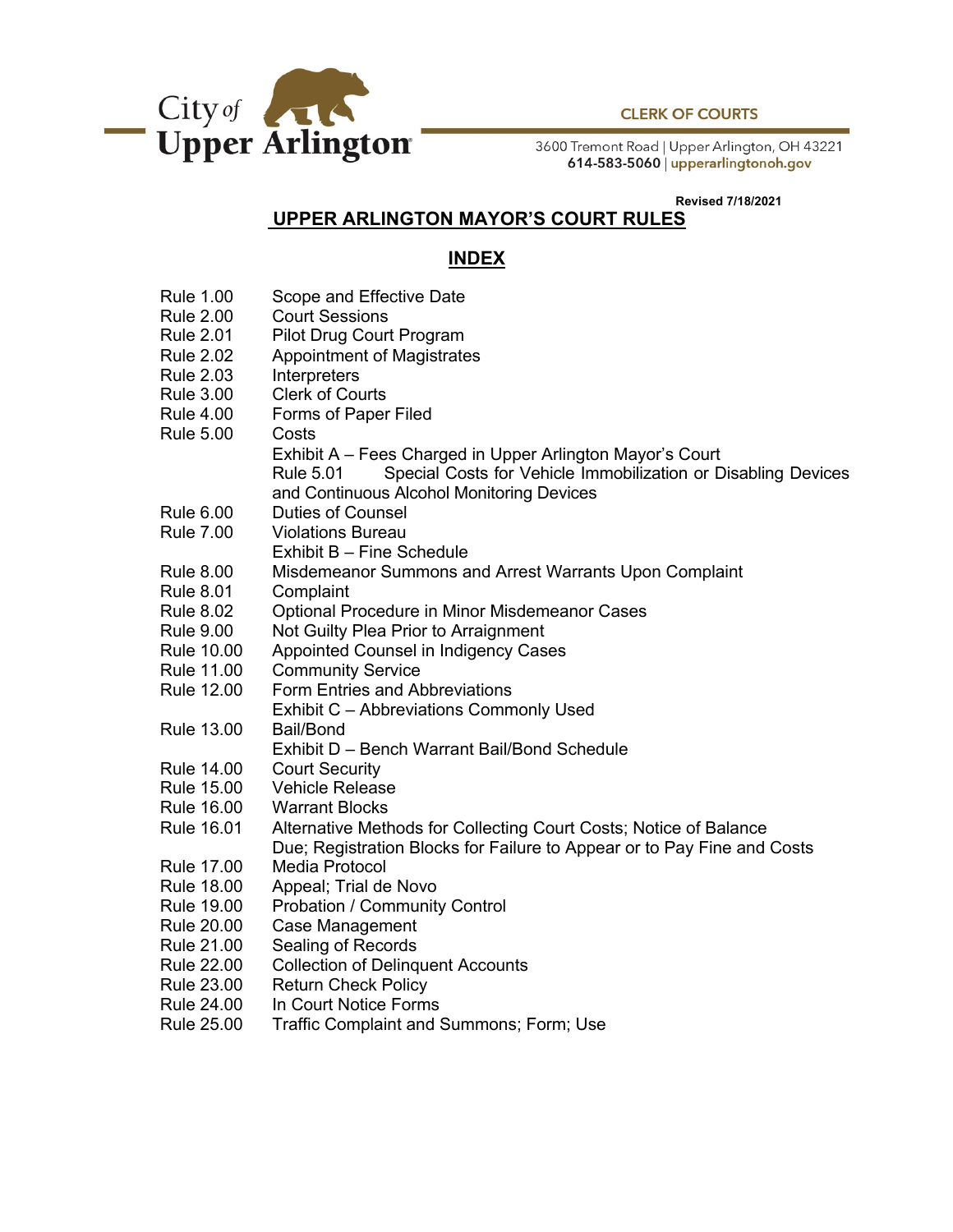## *COURT RULES Upper Arlington Mayor's Court*

#### **RULE 1.00 SCOPE AND EFFECTIVE DATE**

These rules are adopted as local Rules of Court governing practice and procedure in the Upper Arlington Mayor's Court. They are adopted pursuant to the Court's inherent authority as set forth in the rules of Civil and Criminal Procedure and Rules of Superintendence. These rules may be cited as "Upper Arlington Mayor's Court Rule (i.e. (M.C. Rule 1.00)". They are effective as of October 1, 1986 and govern all proceedings filed subsequent to that date. These rules may be amended from time to time by orders of the Mayor.

#### **RULE 2.00 COURT SESSIONS**

Mayor's Court shall be convened in regular session every Thursday at 12:00 P.M. for the arraignment of traffic and criminal cases or any other day designated by the Mayor. If a holiday falls on Thursday, court will convene on the Wednesday prior to the holiday or any other day designated by the Mayor. Trials shall also be scheduled at the convenience of the Court in compliance with Ohio Revised Code §2945.71, et seq, unless otherwise ordered by the Mayor or the Mayor's lawful designee. Additional sessions may be convened when necessary as ordered by the Mayor or the Mayor's lawful designee.

In the event of a pandemic or state of emergency, the court reserves the right to cancel or reschedule court as deemed necessary in O.R.C. 2945.76(H), this includes continuances and first arraignment dates. Continuances will be labeled as "a reasonable continuance other than on the accused's own motion."

#### **RULE 2.01 PILOT DRUG COURT PROGRAM (SPECIALIZED DOCKETS)**

It is the mission of the Upper Arlington Pilot Drug Court Program to provide management and treatment to misdemeanor defendants who incur offenses directly related to drug addiction in an effort to recognize and correct their problematic behavior as well as reduce the risk they pose to the safety of the community.

The defendants will be afforded the opportunity before the judiciary, supervised treatment, mandatory drug and/or alcohol testing and the use of graduated services and rehabilitative services. The establishment of the Upper Arlington Pilot Drug Court Program shall not be considered a mandatory court but, a pilot program. If the Upper Arlington Drug Court continues past January 1, 2022 a permanent Court Rule shall be established.

#### **Pilot Drug Court Case Management**

Pilot Drug Court will be held on Thursday at 12:00 PM in the Council Chambers. The Upper Arlington Prosecutor, Criminal Justice Administrator or Magistrate may cancel or move Pilot Drug Court to another date at their discretion. If candidates have not been approved for Pilot Drug Court on a specific date, Court shall be cancelled.

#### **Placement in the Pilot Drug Court Docket**

This program will serve persons who are non-violent substance-abusing offenders and persons who are non-compliant or in violation of their probation.

In order to have a case placed on the Pilot Drug Court Docket, a defendant must be referred by the Upper Arlington Prosecutor with the approval of the Criminal Justice Administrator and must:

- Meet certain criteria including: having a substance abuse; be competent to stand Trial; understand the requirements of the program; have no history of drug trafficking; and not pose a threat or risk of harm to program staff or the community.
- A candidate must acknowledge having a substance abuse condition that needs treatment.
- A candidate will be required to enter Guilty pleas to the charge(s). Appeal rights to the Guilty pleas run from the date of conviction.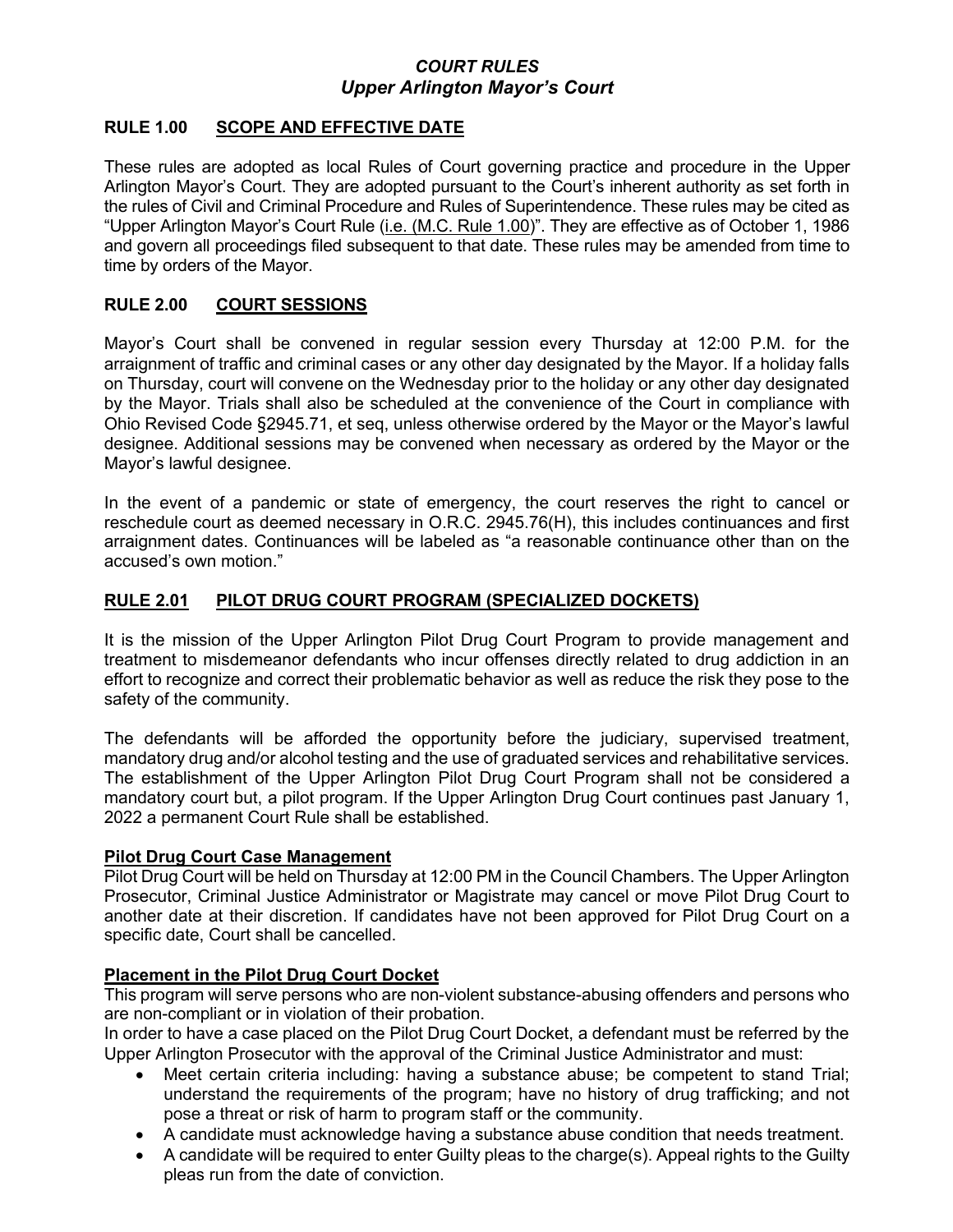- A candidate will be required to execute a waiver of having the case appealed to Franklin County Municipal Court for failure to successfully complete the program.
- The Criminal Justice Administrator will provide pre-screening and assessments of eligibility into this program.

Pilot Drug Court will allow a participant to enter into the program directly from the sentencing stage of their case and successful completion will result in the conviction being vacated. The Pilot Drug Court will be for a minimum of one year.

In compliance with the Health Insurance Portability and Accountability Act of 1996, all participants are required to sign a release of information prior to their assessment. This release includes drug court treatment team members, mental health agencies, law enforcement, prosecution, defense counsel, drug testing services, ADAMH Board, and any friend or family member identified.

Drug Courts seek to halt the revolving door of addiction and crime linking these addicted offenders to drug treatment and judicial monitoring. The reward for successful completion of the program is the termination of court proceedings, clinical stability and freedom from drug/alcohol and incarceration.

## **Termination from the Pilot Drug Court Docket**

- 1) Successful Termination an offender has met all requirements of the drug court and graduated from the program. The Prosecutor will jointly request the conviction be vacated and the charge(s) dismissed.
- 2) Neutral Termination an offender has died while participating in the program.
- 3) Termination an offender is terminated from the program for non-compliance. The matter will be returned to court and the original sentence will be imposed.
- 4) Post-Conviction Referrals / Revocation Hearings will not have the option of vacation, however, probation may be successfully terminated upon completion of the program.

## **RULE 2.02 APPOINTMENT OF MAGISTRATE(S)**

The Mayor shall appoint a Magistrate(s) to preside over Mayor's Court. In order to be appointed, a magistrate must have served as a Judge and be in compliance with the Judicial continuing legal education required or be a former Upper Arlington Mayor who is a licensed attorney and complete the Mayor's Court training as required by law. In addition to the required Mayor's Court training, magistrates shall complete annually three (3) hours of continuing legal education in areas relevant to cases heard in Upper Arlington Mayor's Court. Such courses may include, but are not limited to, OVI law, criminal procedure, and evidence law. These hours shall be completed either (1) 90 days prior to the beginning of each calendar year or (2) 90 days after the beginning of each calendar year. In the event a magistrate is appointed mid-year, these hours shall be completed within 90 days following the appointment. Each magistrate shall be paid \$400.00 per court session.

## **RULE 2.03 INTERPRETERS**

Interpreters shall be provided for persons who do not speak, hear or understand the English language. If necessary, the arraignment will be rescheduled until an interpreter can be provided. The cost of an interpreter shall be paid by the city of Upper Arlington.

## **RULE 3.00 CLERK OF COURTS**

- A. The Clerk of Court shall be appointed by the Mayor. The Clerk of Court shall appoint, with the approval of the Mayor, a Deputy Clerk of Court.
- B. The Clerk of Court shall maintain such dockets, books of record and indices as are required by law of practical necessity as public record, utilizing microfilm and computers for storage whenever possible. The Clerk of Court shall also act as Traffic and Minor Misdemeanor Violations Bureau Clerk.
- C. The Clerk shall permit any person to make a copy of any papers filed, but original papers filed in any case shall not be removed from the office without prior authority of the Clerk.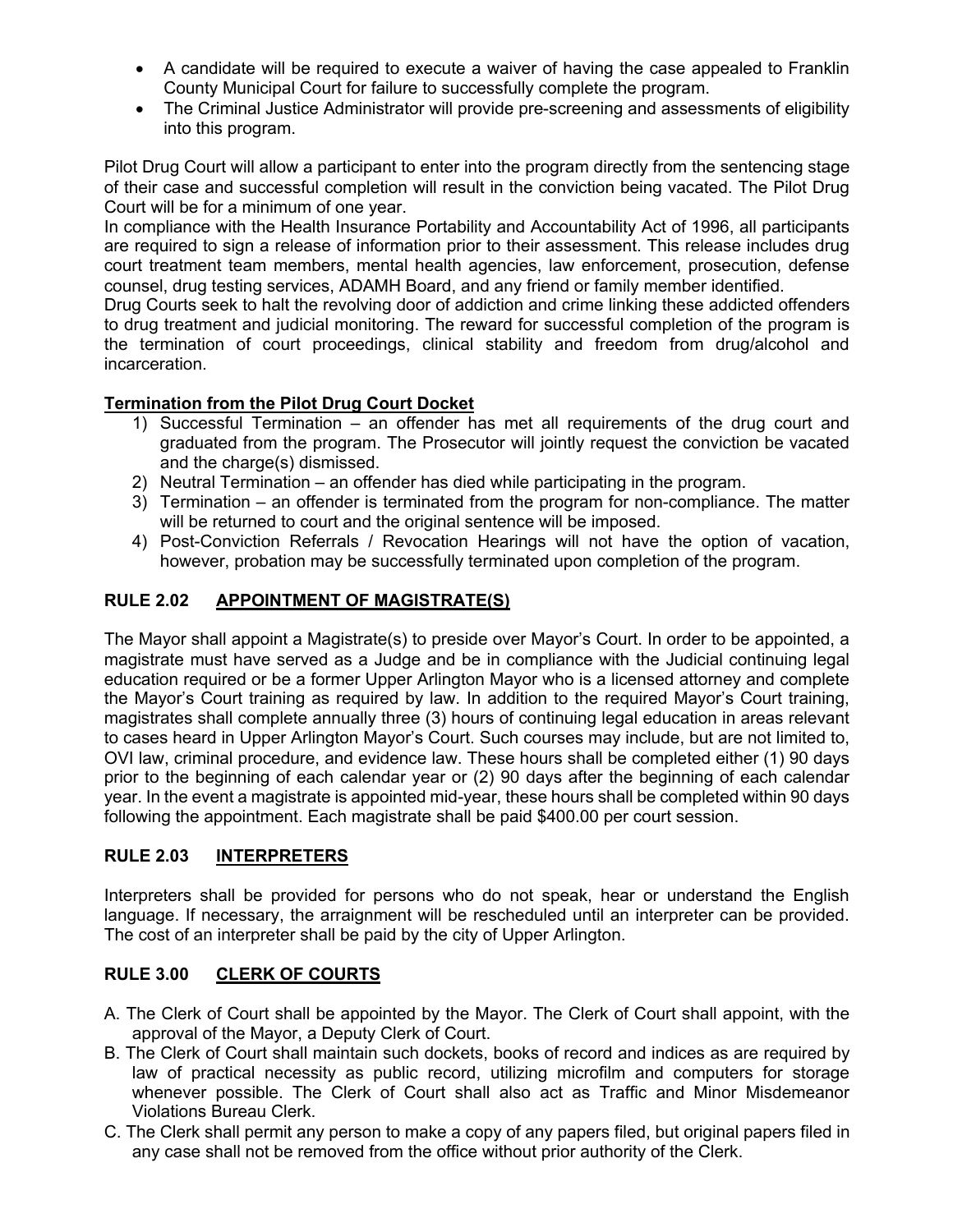- D. The Clerk of Court will receive and time stamp all documents including but not limited to, not guilty pleas, continuances, counsel withdrawals, appearance of counsel, discovery requests, motions to dismiss and any and all other legal motions and add those filings to the Docket to reflect a complete chronological case history for each case filed in this Court. The Clerk of Court will keep the original copy and it will become part of the official Court Record. A time stamped copy of each filing will be forwarded, forthwith to the City Attorney's Office.
- E. Assignment of Case Numbers

The Clerk of Courts shall assign a case number to each complaint:

#### **2021TRD00100 A**

| 2021 | - Year         |
|------|----------------|
| TRD  | - Traffic Case |
| TRC  | - Traffic OVI  |
| TRP  | - Parking      |
| CRB  | - Criminal     |

00000-A - represents the number of cases received consecutively, one defendant per case number, on a calendar year basis. When more than one charge is filed against an individual resulting out of the same incident, the charges are listed as -A, -B, etc.

F. The Clerk shall prepare and maintain a general index, a docket, and other records that the Mayor's Court requires, all of which shall be the public record of the Court. In the docket, the Clerk shall enter, at the time of the commencement of an action, the names of the parties in full, the names of counsel and the nature of the proceedings. The docket shall also include the degree of the violation and the section number of the Codified Ordinances in dispute. Under proper dates the docket shall note the filing of the complaint, issuing of summons or other process and returns.

Cases entered on the docket shall be entered in consecutive numerical order.

Files of cases which have been finally disposed of by the Court may be destroyed by the Clerk according to the Upper Arlington Retention Schedule.

- G. The docket for Court appearances will be available at least five business days before the assigned Court date.
- H. Any case designated for a trial will be assigned a date at least two weeks in advance. If it is deemed necessary, a case may be set one week following arraignment. Notices of all dates and times for scheduled hearings or trials may be mailed to trial counsel, or to the defendant if he/she is unrepresented or may be provided to defendant or counsel in Court. Notices will be mailed within two days after the case is assigned a date.

The City Attorney's Office will receive copies of the trial docket by Wednesday of the week preceding a trial date. Additions and deletions of trial dates must be processed through the City Attorney's Office on a disposition sheet.

- I. Pursuant to O.R.C. 1905.04, neither the Clerk or a Deputy Clerk shall be concerned as counsel or agent in the prosecution or defense of any case before the Court.
- J. All information concerning pending cases which is not classified by O.R.C. 149.43 as public record is hereby designated as confidential. Disclosure of such information may result in action under O.R.C. 102.03.

## **RULE 4.00 FORMS OF PAPER FILED**

Filing of pleadings and other papers: All papers offered for filing with the Court shall be typewritten or printed, on 8 and one-half by 11 inch paper. Original documents attached or offered as exhibits are exempt from the requirements of this rule. Only legible copies of documents will be accepted. All papers accepted for filing with the Court shall be time-stamped.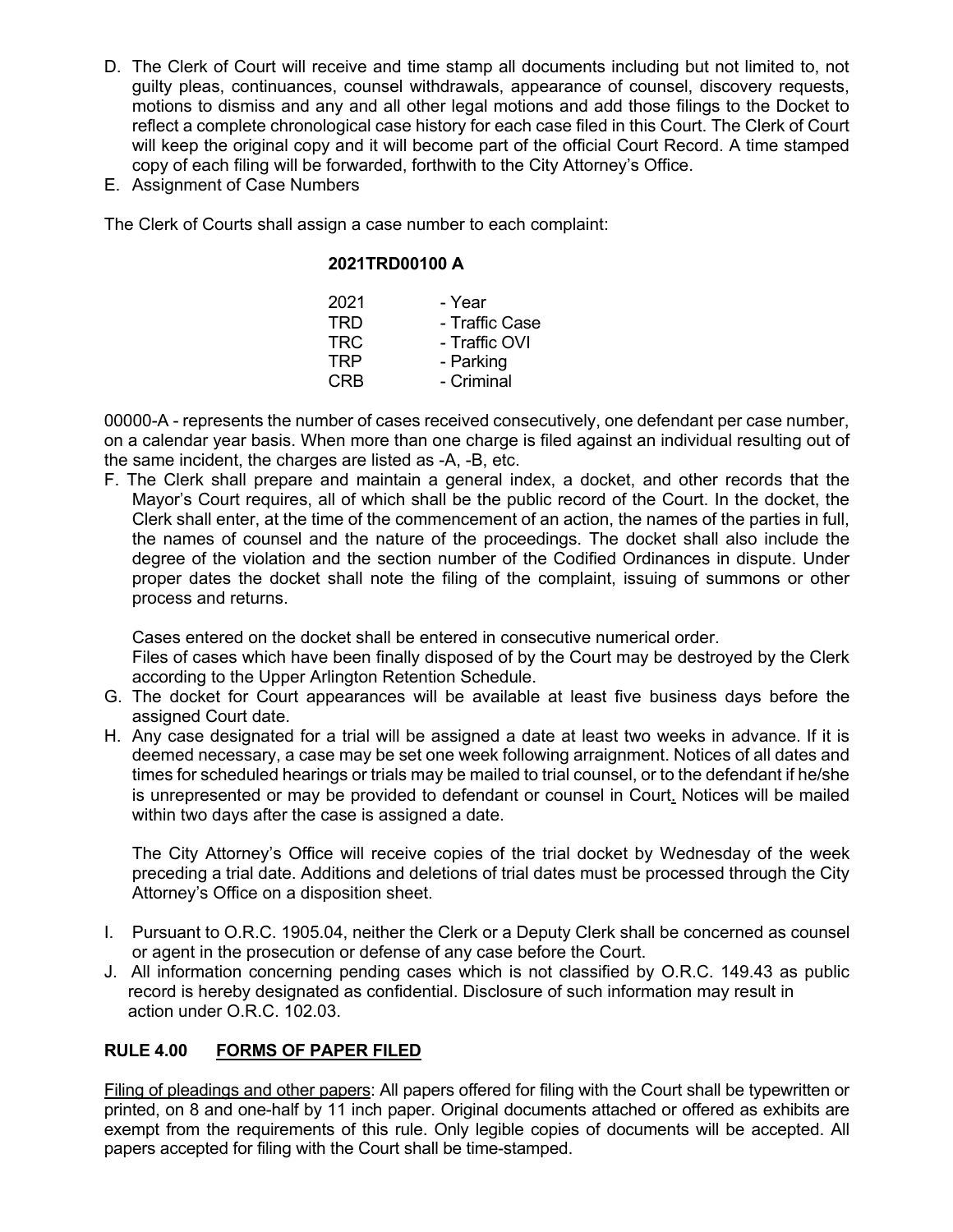Filing of pleadings and other papers by electronic means. A document filed with the Clerk by facsimile transmission shall be accepted as the original filing, provided the person sending the document by facsimile transmission complies with all the requirements set forth in this rule.

- A. The person filing a document by facsimile transmission need not file with the Clerk the same document with original signatures, but must have the document with original signatures as well as the original copy of the facsimile cover sheet used for the subject filing available for production upon request of the Court.
- B. All documents filed by facsimile transmission pursuant to this rule shall be considered filed with the Clerk as of the date and time the facsimile transmission is received by the Clerk. The risks of transmitting a document by facsimile transmission to the Clerk shall be borne entirely by the sender.
- C. The Clerk may accept for filing by facsimile transmission any document except those for which the Clerk is required to collect a specific filing fee pursuant to statute or court rule or to effectuate service and summons.
- D. The person filing a document by facsimile shall provide therewith a cover page containing the following information: (i) the caption of the case; (ii) the case number; (iii) the assigned judge, mayor, or magistrate; (iv) a description of the document being filed; (v) the transmitting facsimile number; and (vi) an indication of the number of pages included in the transmission, including the cover page. Attorneys sending facsimile transmissions must include their Ohio Supreme Court attorney registration numbers.
- E. Facsimile filings may NOT be sent directly to the Court for filing but may only be transmitted directly through the facsimile equipment operated by the Clerk. For filings regarding criminal and traffic matters, the facsimile number is (614) 442-4044. Transmissions sent to any other location are not covered by or permitted under this rule.
- F. This rule has been adopted solely for the convenience of those filing documents with the Clerk, and neither the Clerk nor the Court assumes any new or additional responsibilities, obligations or liabilities by virtue of this rule, except as expressly provided for herein. This rule pertains only to the method of filing; it does not override, alter, amend, revoke or otherwise change any local rule or any provision of Ohio law.
- G. A party who wishes to file a signed source document by fax shall either:
	- 1. Fax a copy of the signed source document; or
	- 2. Fax a copy of the document without the signature but with the notation "/s/" followed by the name of the signing person where the signature appears in the signed source document.

**Filing of Jury and Court Demands in Mayor's Court:** The filing of a Jury Demand or Court Demand does not relieve the obligation of the defendant to appear in Mayor's Court. Absent an agreement by the Prosecution and permission by the Court, the defendant shall appear in Court to be arraigned.

## **RULE 5.00 COSTS**

Court Costs shall be determined from time to time by the presiding Mayor as amendments to these Rules (see Exhibit A).

#### **RULE 5.01 SPECIAL COSTS FOR VEHICLE IMMOBILIZATION OR DISABLING DEVICES AND CONTINUOUS ALCOHOL MONITORING DEVICES**

A. In any case in which the Court issues an order prohibiting an offender from exercising limited driving privileges unless the vehicles the offender operates are equipped with an immobilizing or disabling device, including a certified ignition interlock device, the Court shall impose a court cost of two dollars and fifty cents upon the offender. The Court shall not waive the payment of the two dollars and fifty cents unless the Court determines that the offender is indigent and waives the payment of all court costs imposed upon the indigent offender. The Court has the authority to issue this order to the following cases: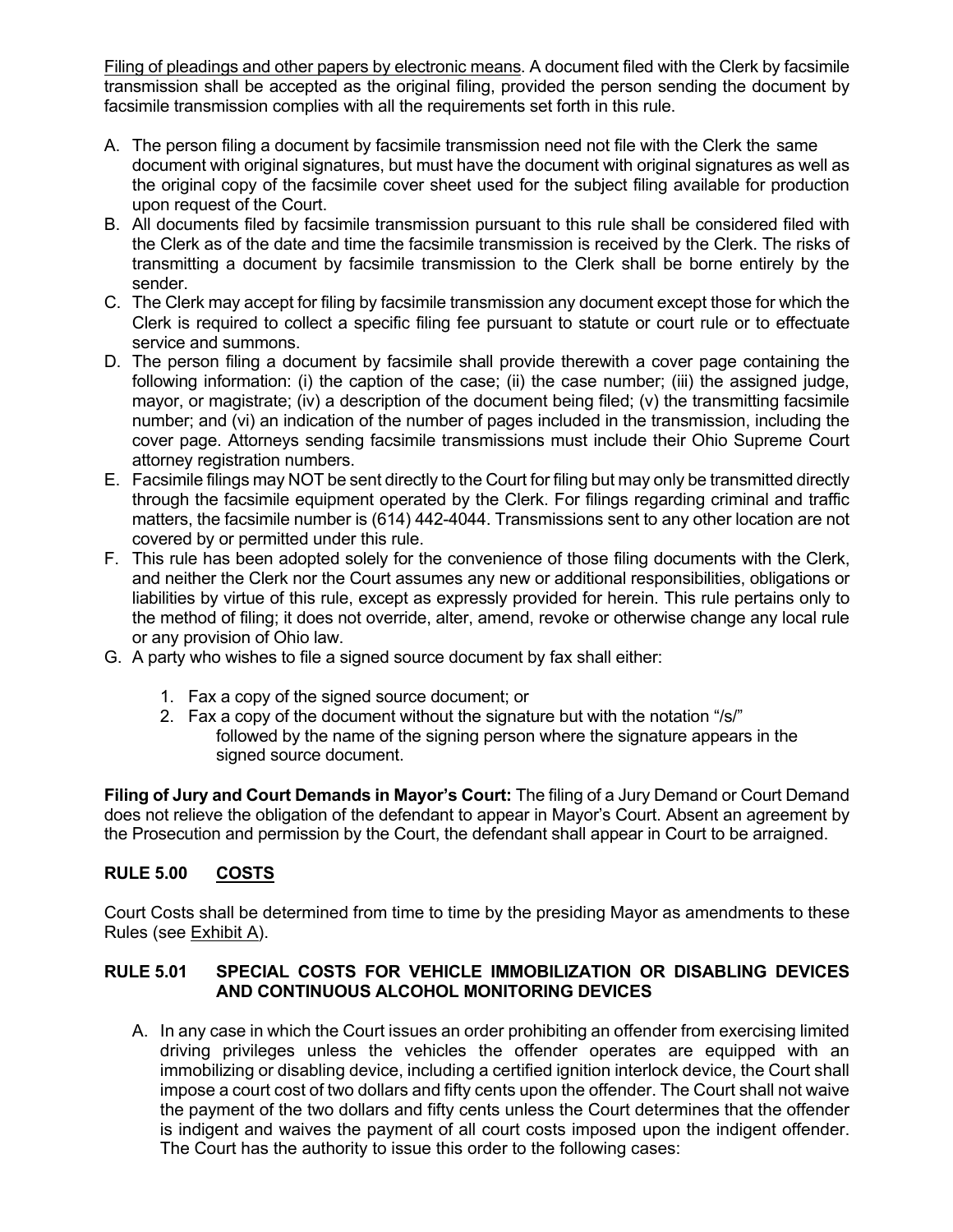- 1. First offense within ten (10) years O.V.I. court suspensions and A.L.S. positive result suspensions, as authorized under section 4510.13(A)(5)(a) of the Ohio Revised Code.
- 2. O.V.U.A.C. court suspensions, as authorized under section 4510.13(A)(5)(c) of the Ohio Revised Code.
- B. The Clerk of Court shall transmit one hundred per cent of this mandatory court cost collected during a month on or before the twenty-third day of the following month to the state treasury to be credited to the state highway safety fund created under section 4501.06 of the Ohio Revised Code, to be used by the department of public safety to cover costs associated with maintaining the habitual OVI/OMWI offender registry created under section 5502.10 of the Revised Code.
- C. The Court shall impose an additional court cost of two dollars and fifty cents upon the offender. The Clerk of Court shall retain this discretionary two dollar and fifty cent court cost, and shall deposit it in the Court's Special Projects fund that is established under Upper Arlington Codified Ordinance 171.08.

#### **RULE 6.00 DUTIES OF COUNSEL**

- A. DESIGNATION OF TRIAL COUNSEL. Attorneys, not defendants, will designate their capacity as trial counsel on all papers filed with the Clerk and shall include their office address, zip code, and telephone number. Normally, a law firm should not be named as trial attorney. However, substitution of counsel within the same law firm at hearings is authorized.
- B. WITHDRAWAL OF COUNSEL. Counsel shall be allowed to withdraw only with consent of the Mayor or Magistrate from counsel responsibility in cases where counsel has been designated. No such application will be considered unless a written entry or motion is presented stating the reasons for the application, certificate of service on opposing counsel and/or client and time and date of trial, if set. Withdrawal of counsel will not be approved if application is made within five (5) working days of the trial date except for good cause shown. Approved withdrawal entries will be mailed immediately by the withdrawing counsel to the client's last known address.
- C. MOTIONS PRACTICE. All motions, except those normally made at the trial, shall be in writing, served on opposing counsel, and made within the time limits prescribed in the Ohio Rules of Criminal Procedure. Motions will be supported by Memoranda of Law containing applicable statutory and case law citations. Copies of significant decisions shall be attached to the original filing only. Unless the following statement appears prominently upon the first page of the motion, no oral hearing will be allowed:

"Counsel requests an oral hearing of approximately \_\_\_\_\_\_ minutes at which time **witnesses** will be called."

A date and time for oral hearing on motions must be obtained from the Clerk of Court. Parties wishing to respond in writing to such motions shall do so not later than the fourteenth  $(14<sup>th</sup>)$  day following service of the motion or three days prior to the oral hearing date, if an oral hearing has been requested. All motions not heard or decided prior to trial will be disposed of at trial. In MOTIONS TO SUPPRESS, the grounds must be stated with particularity and the items of evidence in question shall be specified. Any motions filed which are not in compliance with this rule may be summarily overruled. All motions, where an oral hearing is not required, shall be accompanied by a proposed entry.

- D. MOTION DATE. Pre-plea motions shall be made before or at arraignment. All pre-trial motions, except as provided in Criminal Rule 16(M), shall be made within thirty-five (35) days after arraignment or seven (7) days before trial, whichever is earlier. The court, in the interest of justice, may extend the time for making pre-plea or pre-trial motions.
- E. CONTINUANCES. Every request for a continuance shall be by written motion and will only be granted upon showing of good cause. All requests shall be served on opposing counsel or party. The motion shall be set for the date from which a continuance is requested and reasons for continuance. If a prior trial conflict exists, the date of scheduling shall be stated. Proposed entries should accompany the motions with blanks for the new trial time and date,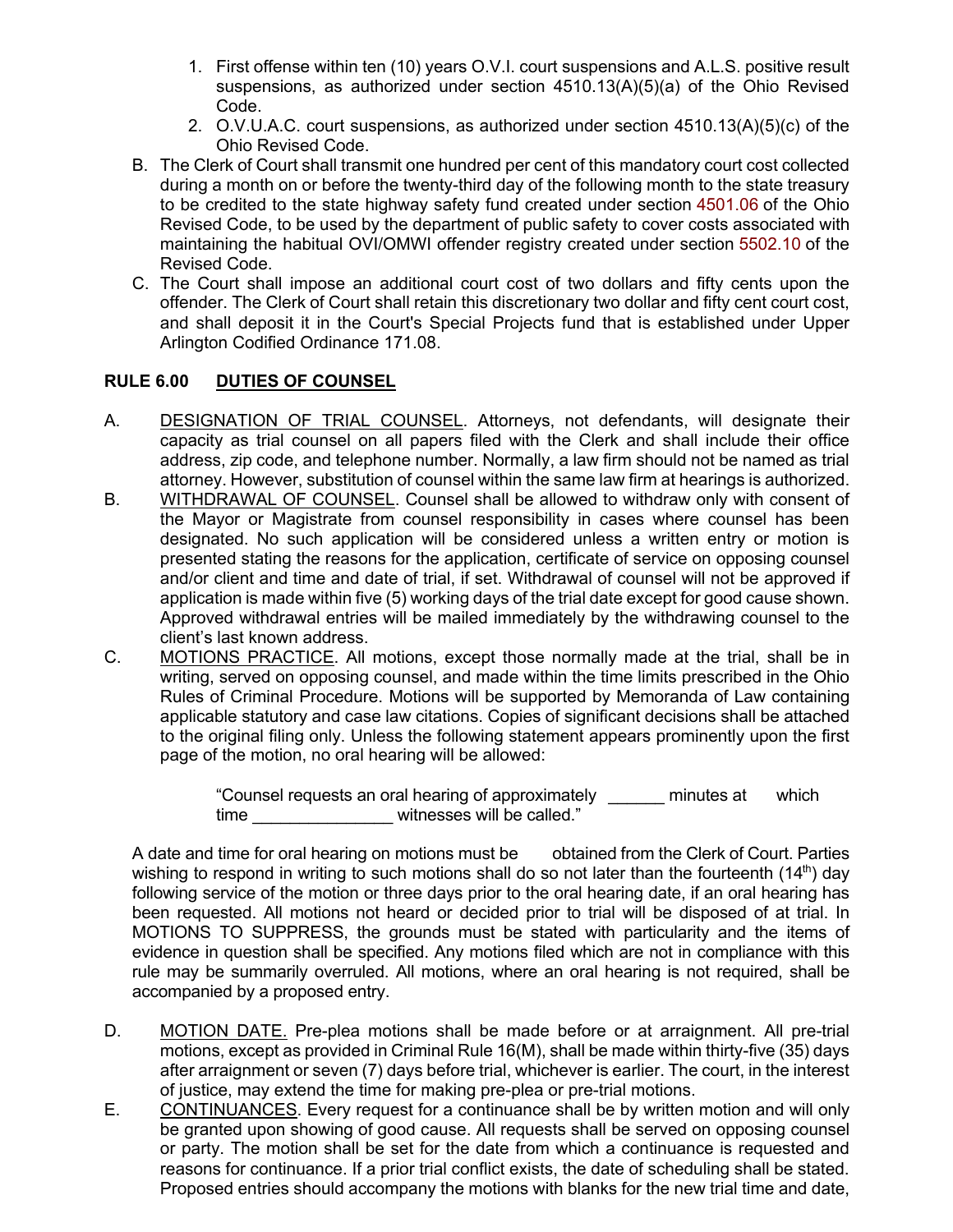and if agreed to by opposing counsel. No requests for continuance will be considered if made less that four (4) business days before trial except for circumstances which by reasonable diligence could not be determined four (4) or more business days prior to trial.

#### **RULE 7.00 VIOLATIONS BUREAU**

A Traffic Violations Bureau is hereby established in accordance with Ohio Traffic Rule 13 and Chapter 171 of Upper Arlington Codified Ordinances, and the Clerk of Court is appointed to be the Violations Clerk, who shall collect fines paid to, give receipts for, and render accounts of the Bureau. The Clerk has authority to process and dispose of those traffic and criminal offenses for which no Court appearance is required by law.

All traffic offenses except those listed below may be disposed of by a Traffic Violations Bureau. The following traffic offenses shall not be processed by a traffic violations bureau and the following criminal minor misdemeanor offenses shall require a court appearance:

- 1. Indictable offenses;
- 2. Operating a motor vehicle while under the influence of alcohol or any drug of abuse;
- 3. Leaving the scene of an accident;
- 4. Driving while under suspension or revocation of a driver's or commercial driver's license;
- 5. Driving without being licensed to drive when jail is a possible penalty;
- 6. A third moving traffic offense within a twelve-month period when jail is a possible penalty;
- 7. Failure to stop and remain standing upon meeting or overtaking a school bus stopped on the highway for purpose or receiving or discharging a school child;
- 8. Willfully eluding or fleeing a law enforcement officer;
- 9. Drag racing;
- 10. Pedestrian under the influence;
- 11. Resisting Enforcing Official;
- 12. Displaying of Operator's License;
- 13. Disorderly conduct (minor misdemeanor);
- 14. Violations involving damage to personal or real property or another person or entity where insurance is not provided or later determined to be invalid;
- 15. Reckless Operation of a motor vehicle;
- 16. A fourth moving violation within a twelve-month period regardless of penalty;
- 17. Littering as the Operator or Occupant of a Motor Vehicle (prior Littering Offense);
- 18. Text Messaging While Driving;
- 19. Fail to Report a Crime (C.O. 515.06E);
- 20. Animal at Large (C.O. 519.02);
- 21. Animal Nuisance (C.O. 519.04);
- 22. Impound Fees (C.O. 519.03);
- 23. Improper Sale/Transfer of Dangerous/Vicious Dog (C.O. 519.09D);
- 24. Registration of Dogs (C.O. 519.12);
- 25. Tags to be Worn (C.O. 519.13);
- 26. Unlawful Confinement in a Motor Vehicle (C.O. 519.15);
- 27. Fail to Verify Age Before Selling Cigarettes, Tobacco Products, E-Cigarettes or Liquid Nicotine (C.O. 531.08B2);
- 28. Unlawful Disposal of Garbage;
- 29. Unlawful Accumulation of Garbage;
- 30. Scavenging;
- 31. Violations of the Unified Development Code;
- 32. Violations of the Building Code;
- 33. Violations of the Property Maintenance Code.
- 34. Unsolicited Written Materials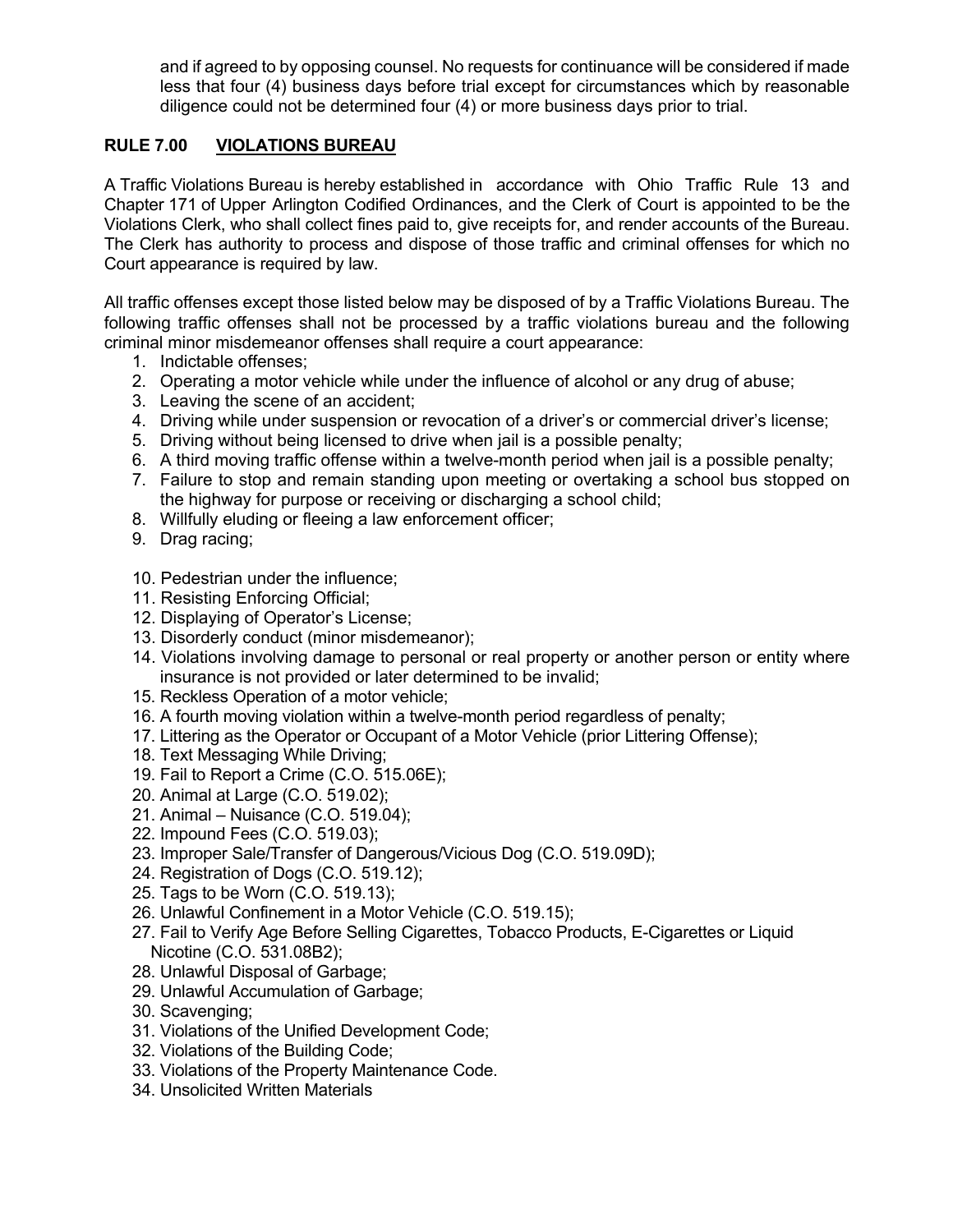The schedule of fines and costs which shall be charged by the Violations Bureau is established and published as Exhibit B. This schedule of fines as well as a Court-approved statement of defendant's rights shall be displayed prominently at the counter of the Violations Bureau.

When a defendant wants to enter a "not guilty plea", the Clerk shall assist the defendant in the preparation of a not guilty form for Mayor's Court or a jury demand where allowed and so desired.

When a defendant fails to appear on an offense which is a minor misdemeanor, the Clerk of Court is empowered to accept any payment made by mail which is reasonable in light of the nature of the charge and all other circumstances.

If payment is accepted pursuant to this rule in an amount less than one set by the fine schedule, all costs shall automatically be taken out and the remaining amount will be applied to the fine.

In accordance with the Ohio Rules of Criminal Procedure, Rule 4.1, a Minor Misdemeanor Violations Bureau is established. The Clerk of Court is appointed to be the Violations Clerk, to collect fines, give receipts therefor, and to render accounts of the Bureau.

The schedule of fines and costs and a Court approved statement of defendants' rights shall be prominently displayed at the counter of the Violations Bureau.

Through its Traffic Violations Bureau, the Clerk of Court may accept guilty pleas, waivers of trial, and payments of fines and costs by telephone or other electronic means. The form of payment accepted by telephone or other electronic means shall be approved by the Bureau.

On a weekly basis, the Clerk of Court shall transmit to the Bureau of Motor Vehicles via electronic means the Court abstract covering convictions, license forfeitures, license releases, and modifying orders for all Upper Arlington Mayor's Court cases.

The Clerk shall assist a defendant to prepare a "not guilty" trial demand if so desired. A demand for a record trial shall not be prepared until a minor misdemeanor is first adjudicated in Mayor's Court.

#### **RULE 8.00 MISDEMEANOR SUMMONS AND ARREST WARRANTS UPON COMPLAINT**

The Court adopts the following procedure for the issuance of summons or arrest warrants upon a complaint for a criminal offense classified as a misdemeanor under the Upper Arlington Codified Ordinance and Ohio Revised Code.

- 1. The Clerk or Deputy Clerk shall review the sworn complaint and determine if all statutory elements of the crime are alleged, if the facts contained in the complaint are sufficient to establish probable cause that a crime has been committed, and that the defendant committed that crime.
- 2. If the Clerk or Deputy Clerk determines that the complaint is insufficient, the complaint shall be immediately referred to the Mayor or Magistrate for a determination of probable cause. If the Mayor or Magistrate determines that the complaint is insufficient in law or facts, no process shall issue. If the Mayor or Magistrate determines that the complaint establishes probable cause that a crime was committed and that the defendant committed the crime, the Mayor or Magistrate may order process to issue on summons or may order that a warrant be issued for the defendant's arrest.
- 3. A complaint in which a private citizen is the complainant shall be accepted for filing at any time after the preliminary determination of probable cause is made pursuant to Rule 4, Ohio Rules of Criminal Procedure and this local rule. A complaint filed by a private citizen must be reviewed by a reviewing official. If the clerk of court receives an affidavit before or after the normal business hours of the reviewing official, the clerk must forward it to a reviewing official when the reviewing official's normal business hours resume. Reviewing official is defined as a judge of a court of record, a magistrate, or the prosecuting attorney or other attorney charged by law with prosecuting offenses in a court or before a magistrate. Exceptions to this procedure are offenses covered by O.R.C. 2935.02 to 2935.08
- 4. All misdemeanor complaints shall be issued on summons unless an arrest warrant is authorized or requested under this rule.
- 5. An arrest warrant on a misdemeanor complaint shall be issued by the Clerk or Deputy Clerk only when at least one of the following apply:
	- A. A Clerk or Deputy Clerk shall issue an arrest warrant for the defendant when the defendant is in the custody of a law enforcement officer upon the charge contained in the complaint.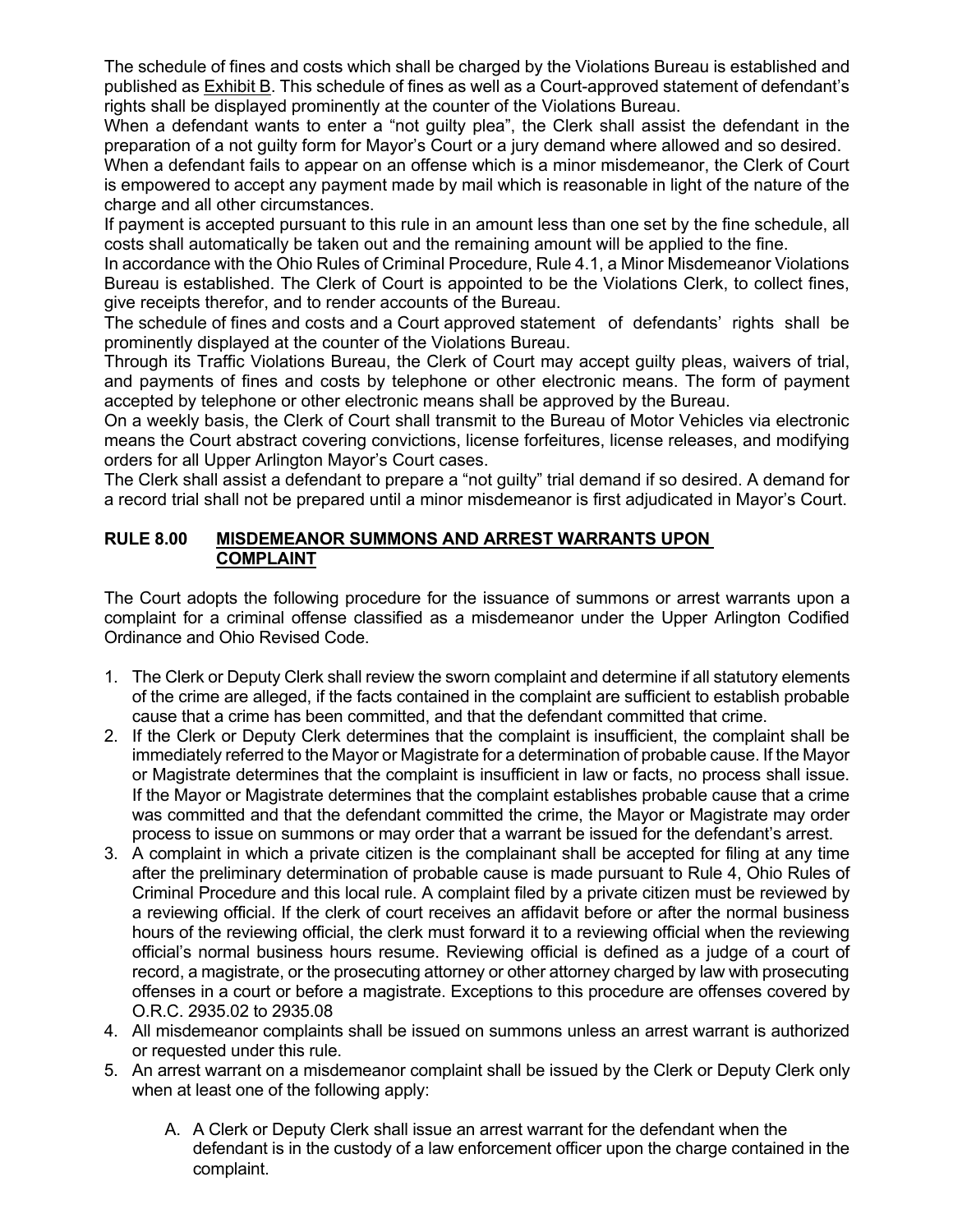- B. The Clerk or Deputy Clerk shall issue an arrest warrant for the defendant when the defendant is in the custody of a law enforcement officer, or confined in any type of penal facility, on a charge other than the charge contained in the complaint.
- C. The Clerk or Deputy Clerk shall issue an arrest warrant for the defendant if the complainant is a law enforcement officer as defined in 2901.01 Ohio Revised Code, and the officer requests the issuance of an arrest warrant.
- D. The Clerk or Deputy Clerk shall issue an arrest warrant for the defendant upon the written request of the Upper Arlington Prosecutor.
- E. The Clerk or Deputy Clerk shall issue an arrest warrant for the defendant when the complainant is a private citizen and an arrest warrant is requested in writing by a law enforcement officer who is a supervisor or the rank of sergeant or above at a time when the Upper Arlington Prosecutor's Office is not open for business.
- F. The Clerk or Deputy Clerk shall issue an arrest warrant when the Mayor or Magistrate so orders in accordance with this rule.
- 6. When a defendant fails to appear pursuant to a summons issued to that person, the Mayor or Magistrate shall issue a warrant.
- 7. A warrant shall be set aside once for good cause. The Mayor or Magistrate shall enter on the pocket the date and reason for the recall of a warrant. In the Mayor or Magistrate's absence, the City Attorney may authorize a warrant be set aside and so note on the pocket.
- 8. The defendant has the option of paying fine, fees and costs in certain misdemeanor cases or being slated. Any person arrested (ordered-in) for failure to appear at a designated time for arraignment, trial or enforcement of sentence on a minor misdemeanor for which the fine, fees and costs are prescribed in a published schedule adopted by this Court, has the option of either immediately and voluntarily paying such fine and any fees and costs which have accrued in the case, or of being slated. The person shall be advised of this option by the arresting officer at the time of arrest. If the person elects to make such payment he/she shall be escorted by the arresting officer to the office of the Clerk of Court and, on making such payment, he/she shall be released from custody. If the person elects not to make such payment or states that he/she is unable to do so, he/she shall be slated and processed at the Franklin County Jail.
- 9. The Mayor hereby appoints the Clerk of Court and Deputy Clerk of Court as officers of the Court for purposes of issuing arrest warrants pursuant to Rule 4(A)(1) of the Ohio Rules of Criminal Procedure. The issuance of a warrant must comply with the requirements of Criminal Rule 4.

## **RULE 8.01 COMPLAINT**

The complaint is a written statement of the essential facts constituting the offense charged. It shall also state the numerical designation of the applicable statute or ordinance. It shall be made upon oath before any person authorized by law to administer oaths.

#### **RULE 8.02 OPTIONAL PROCEDURE IN MINOR MISDEMEANOR CASES**

- A. Procedure in minor misdemeanor cases. Notwithstanding Rule 8.1 of the Upper Arlington Mayor's Court Rules; Rule 3, Rule 5(A), Rule 10, Rule 11(A), Rule 11(E), Rule 22, Rule 43(A), and Rule 44 of The Ohio Rules of Criminal Procedures, the Court hereby establishes the following procedure for minor misdemeanors violations other than offenses covered by the Uniform Traffic Rules.
- B. Definition of minor misdemeanor. A minor misdemeanor is an offense for which the potential penalty does not exceed a fine of fifty dollars. With respect to offenses committed on and after January 1, 1974, a minor misdemeanor is an offense for which the potential penalty does not exceed a fine of one hundred dollars. With respect to offenses committed on and after January 1, 2004, a minor misdemeanor is an offense for which the potential penalty does not exceed a fine of one hundred fifty dollars.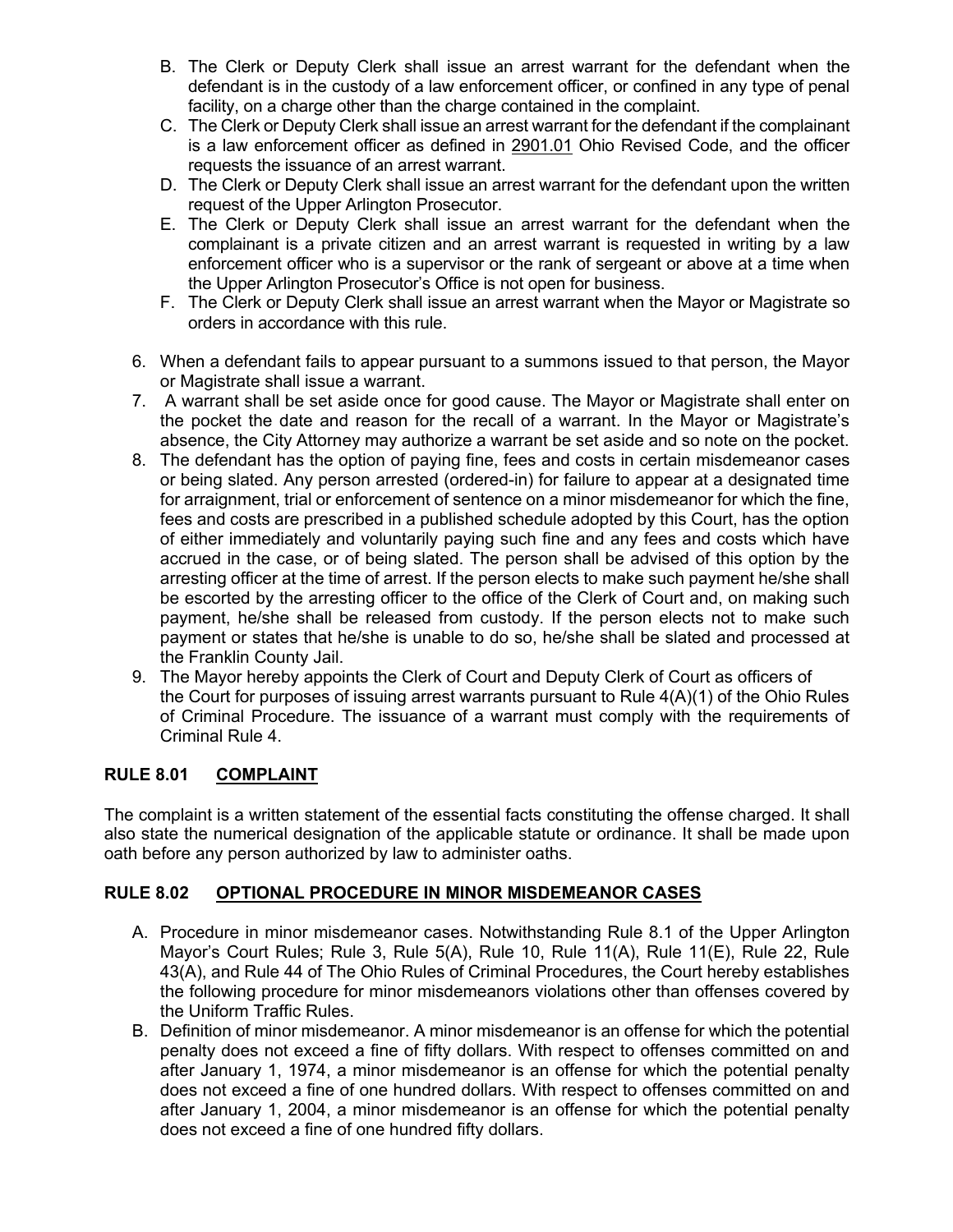- C. Form of citation. In minor misdemeanor cases, a law enforcement officer may issue a citation. The citation shall contain the name and address of the defendant, describe the offense charged, give the numerical designation of the applicable statute or ordinance, state the name of the law enforcement officer who issued the citation, and order the defendant to appear at a stated time and place. The citation shall inform the defendant that, in lieu of appearing at the time and place stated, the defendant may, within that stated time, appear personally at the office of the Clerk of Court and upon signing a plea of guilty and a waiver of trial pay a stated fine and stated costs, if any. This is not applicable to any minor misdemeanor violation which is a required court appearance according to the Upper Arlington Mayor's Court Rules. The citation shall inform the defendant that, in lieu of appearing at the time and placed stated, the defendant may, within a stated time, sign the guilty plea and waiver of trial provision of the citation, and mail the citation and a check or money order for the total amount of the fine and costs to the Violations Bureau. The citation shall inform the defendant that the defendant may be arrested if the defendant fails to appear either at the Clerk's office or at the time and place stated in the citation. For purposes of this Rule the standard complaint form may be used as the citation.
- D. Duty of law enforcement officer. A law enforcement officer who issues a citation shall complete and sign the citation form, serve a copy of the completed form upon the defendant and, without unnecessary delay, swear to and file the original with the Clerk.
- E. Fine Schedule. The Court shall establish a fine schedule which shall list the fine for each minor misdemeanor, and state court costs. The fine schedule shall be prominently posted in the Violations Bureau.
- F. Procedure upon failure to appear. When a defendant fails to appear, the Court may issue a supplemental citation, or a summons or a warrant under Rule 4 of The Ohio Rules of Criminal Procedures. Supplemental citations shall be in the form prescribed by subdivision (c) of The Ohio Rules of Criminal Procedures, but shall be issued and signed by the Clerk or Deputy Clerk and served in the same manner as a summons under Rule 4 of The Ohio Rules of Criminal Procedures.
- G. Procedure where defendant does not enter a waiver. Where a defendant appears but does not sign a guilty plea and waiver of trial, the court shall proceed in accordance with Rule 5 of The Ohio Rules of Criminal Procedure and the Upper Arlington Mayor's Court Rules.

## **RULE 9.00 NOT GUILTY PLEA PRIOR TO ARRAIGNMENT**

Defendants may waive arraignment and request their case be set for trial by filing a written not guilty plea (see Exhibit 1), at least three (3) days in advance of the scheduled arraignment. Such plea shall waive the right to reading of the complaint and enter a plea of not guilty. If the defendant is represented by counsel, such counsel shall enter an appearance at the time of filing of such plea. A time-stamped copy of such written not guilty plea shall be immediately transmitted to the Office of the City Attorney upon filing, and shall reflect the trial date set. Not guilty plea forms can be obtained from the Clerk of Court. No forms shall be mailed from the Clerk's Office unless the City Attorney's office approves.

## **RULE 10.00 PUBLIC DEFENDER SERVICES**

The City of Upper Arlington entered into contract services with three attorneys effective July 1, 2021 to provide public defender services for Mayor's Court. A public defender is scheduled to be present for each court date on the calendar and will provide defense counsel to eligible defendants.

## (A) STANDARDS FOR APPOINTED COUNSEL

In order to maintain placement on the Upper Arlington Mayor's Court Public Defender Services, an attorney must meet the following standards:

- 1) Licensed Ohio attorney in good standing
- 2) Acted as trial counsel or co-counsel in one trial tried to verdict; or
- 3) Have extensive experience in Franklin County Municipal Court and/or practice in Mayor's Courts in Franklin County.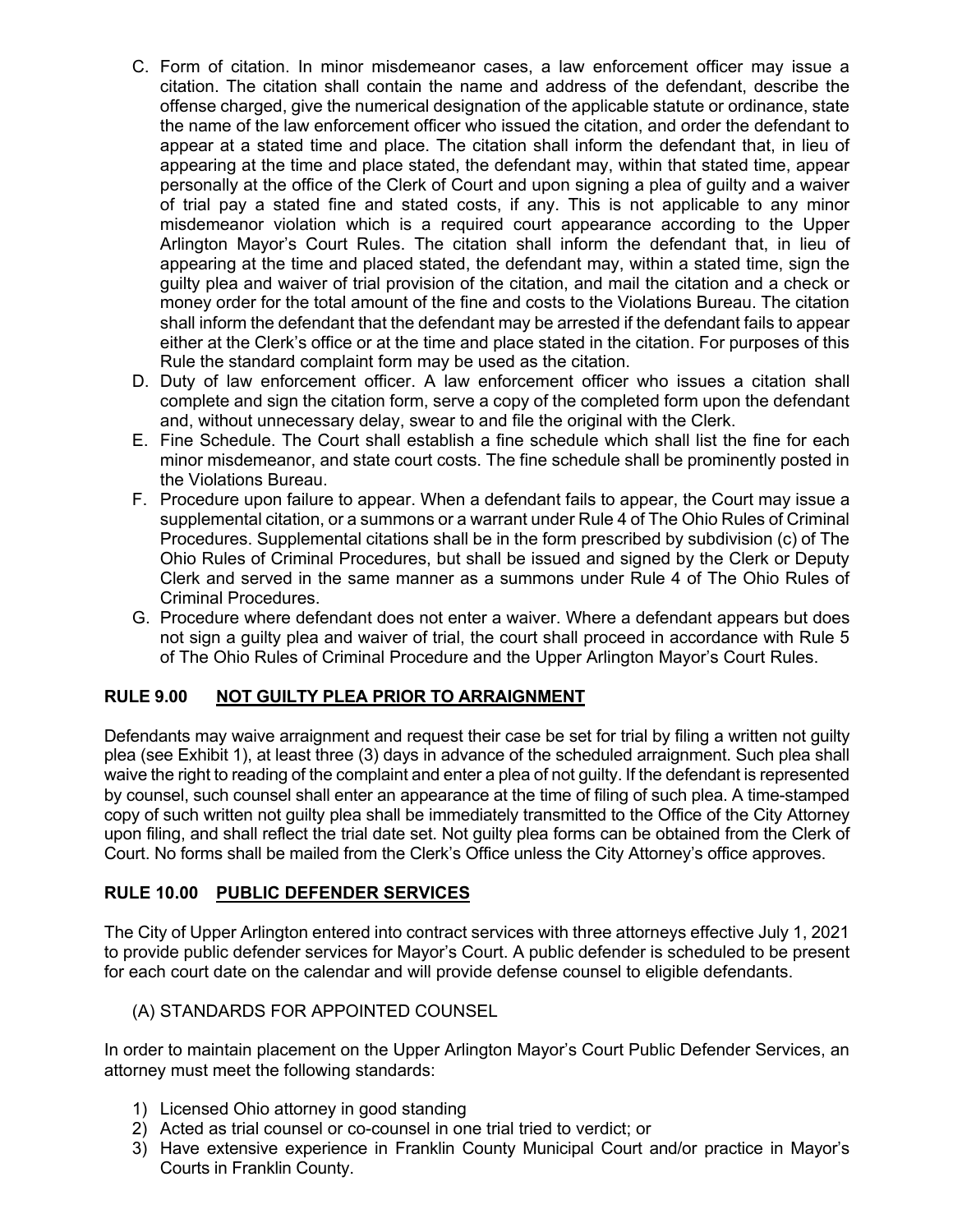#### (B) COMPENSATION AND FEE SCHEDULE

The contract services Public Defender shall be compensated \$350.00 per court date and \$50.00/hour for services out of court

#### **RULE 11.00 COMMUNITY SERVICE**

The Mayor or Magistrate may sentence a defendant to perform community service work in lieu of incarceration in accordance with Ohio Revised Code 2951.02. \*\*\* Before any work begins the probation officer shall forward the name of the defendant to the City Manager's Office to be entered on the official Worker's Compensation roster in accordance with Upper Arlington Codified Ordinance 88-86.

#### **RULE 12.00 FORM ENTRIES AND ABBREVIATIONS**

Clerical mistakes in judgments, orders, or other parts of the record, and errors in the record arising from oversight or omissions may be corrected by the Court at any time and in the following manner: A Judgment Entry may not be changed without the express authorization of the Mayor, Vice-Mayor, or Magistrate assigned to the case. The mistake or error shall be circled and the correction added to the entry and initialed by the Mayor, Vice-Mayor or Magistrate who originally signed the entry, unless the original signator has left office then the new Mayor may make proper corrections. The Court adopts abbreviations and/or symbols that may be used in entries as attached to these rules as Exhibit C. All pleas shall be entered in writing on the Judgment Entry and Waiver of Rights with plea form attached hereto as (Exhibit 4).

#### **RULE 13.00 BAIL/BOND**

#### **AMENDMENTS TO THE RULES OF SUPERINTENDENCE FOR THE COURTS OF OHIO**

The following amendments to the Rules of Superintendence for the Courts of Ohio (new Sup.R. 5.02) were adopted by the Supreme Court of Ohio. The history of these amendments is asfollows:

| August 26, 2019            | Initial publication for public comment |  |  |  |
|----------------------------|----------------------------------------|--|--|--|
| March 2, 2021              | Final adoption by conference           |  |  |  |
| July 1, 2021               | Effective date of Amendments key to    |  |  |  |
| <b>Adopted Amendments.</b> |                                        |  |  |  |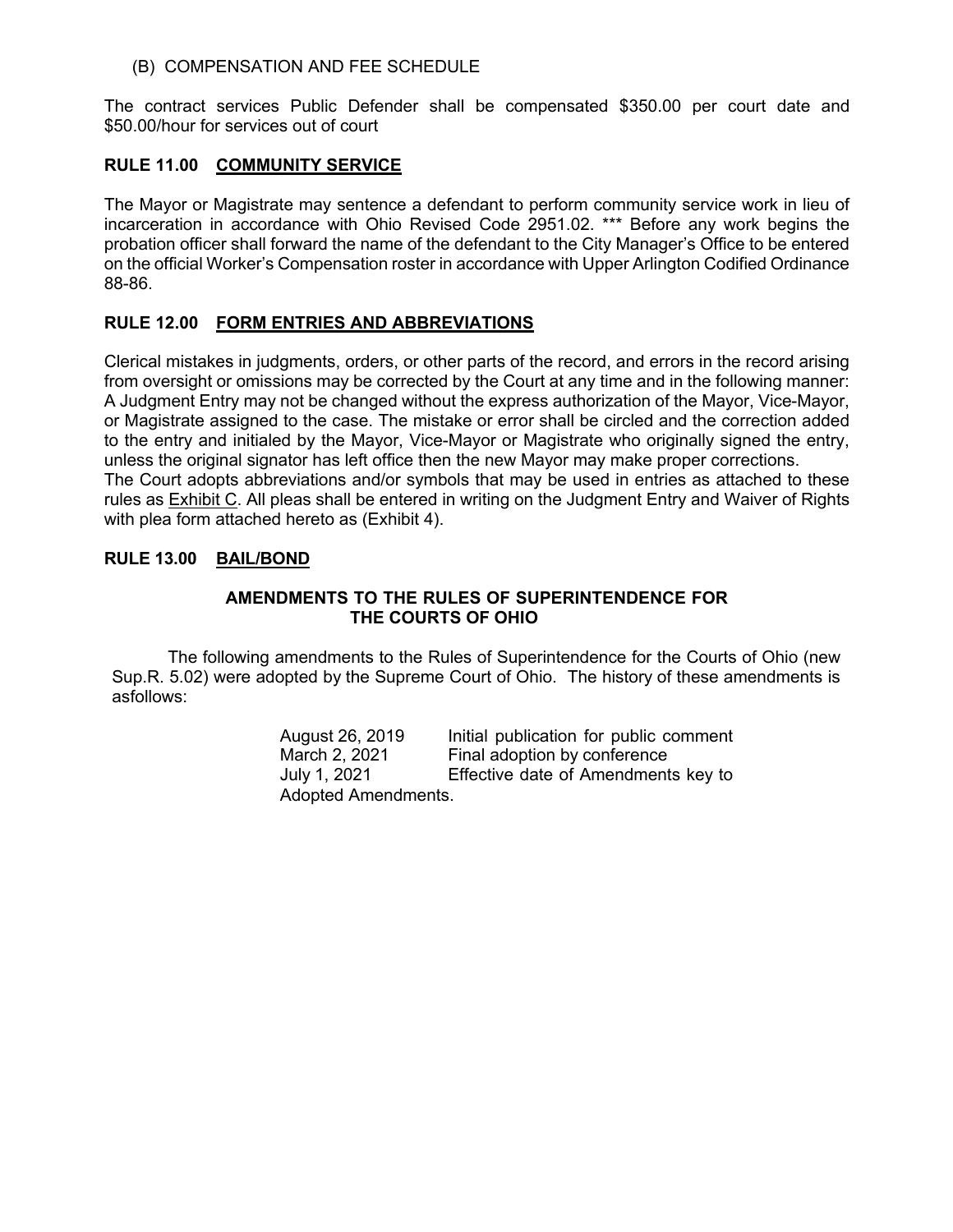#### **RULES OF SUPERINTENDENCE FOR THE COURTS OF OHIO**

#### **RULE 5.02. BAIL SCHEDULE.**

#### **(A) Definition**

As used in this rule, "bail schedule" means a schedule covering misdemeanors, including traffic offenses, established by a court pursuant to Crim.R. 46(G).

#### **(B) Presumption**

Any bail schedule used by a municipal or county court shall include a rebuttable presumption that personal recognizance is the rule. A bail schedule is not to be used for offenses where the judge or magistrate is required by statute to set bail.

#### **(C) Uniform bail schedule**

If a county consists of more than one municipal or county court, the administrative judge of each court with a monetary bail schedule shall collectively establish a uniform bail schedule for use by those courts by September 29, 2021, and shall biennially review the schedule pursuant to Crim.R. 46(G). If the courts are unable to establish a uniform bail schedule, the courts shall use the model schedule as established by the Supreme Court. If acourt has a non-monetary bail schedule, that court shall not be required to adopt a monetary bail schedule.

#### **RULE 99. EFFECTIVE DATE.**

**[Existing language unaffected by the amendments is omitted to conserve space] ([Insert division letter])** New Sup.R. 5.02, adopted by the Supreme Court of Ohio on March 2, 2021, shall take effect on July 1, 2021.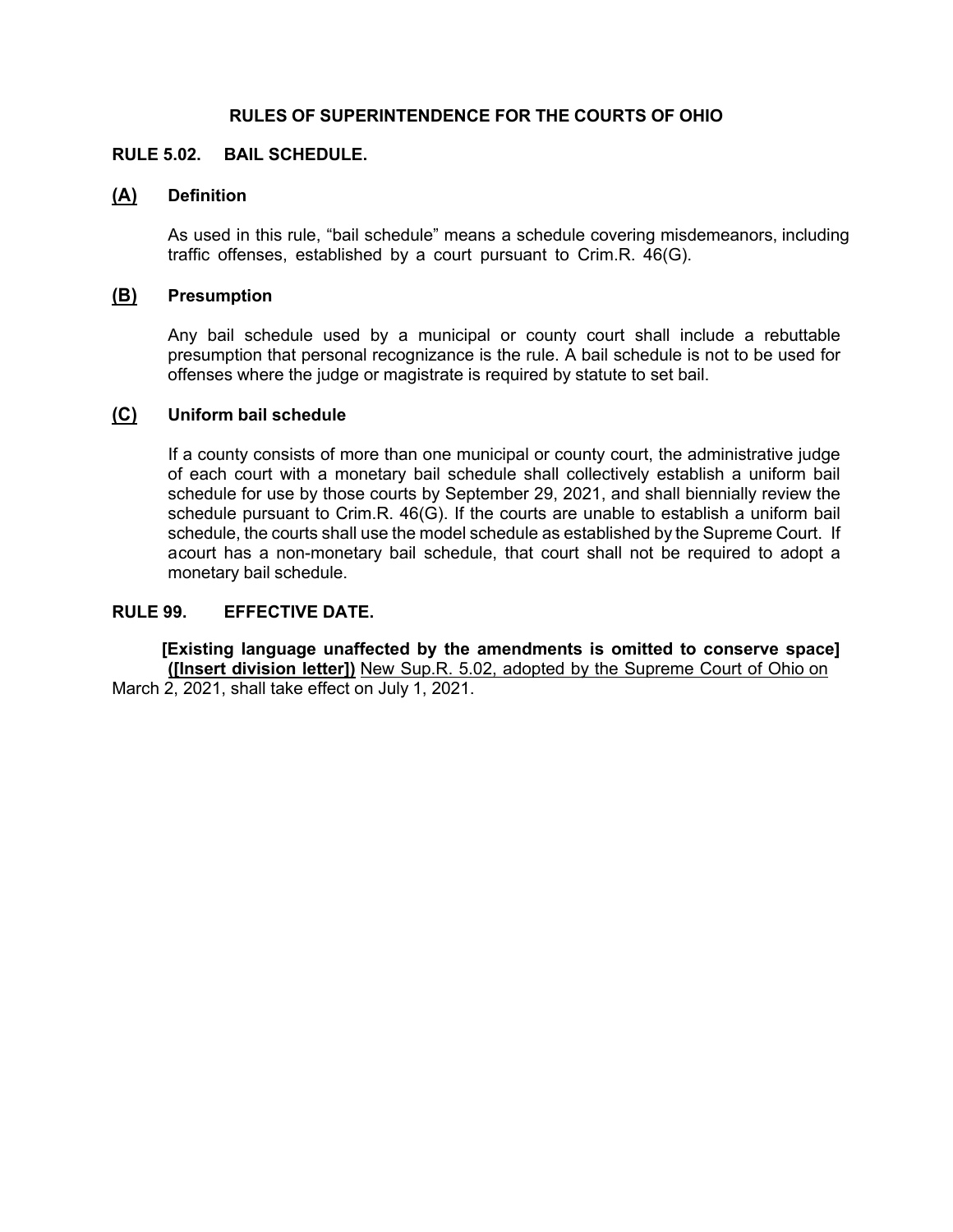#### **IN THE UPPER ARLINGTON MAYOR'S COURT**

#### **FRANKLIN COUNTY, OHIO**

Pursuant to Crim.R. 46(G), the bail schedule for misdemeanor charges, including traffic offenses, unless excluded below, shall be set as follows:

#### 1. **Personal recognizance is the rule.**

If the police officer or prosecutor, based on the circumstances of the case, has reasonable cause to believe that a personal recognizance bond is insufficient, the judge or magistrate shall be contacted for additional authority. If the judge or magistrate determines that personal bail is insufficient, the conditions of release shall be set pursuant to Crim.R. 46.

When a judge or magistrate has previously set bail in a case, or has ordered a new amount in its last capias or warrant entry, that bail shall remain in effect unless otherwise ordered by a judge or magistrate.

For all other charges, the judge or magistrate of the court shall set bail pursuant to Crim.R.46. This includes:

- 2. Misdemeanor charges, regardless of whether charged under the Ohio RevisedCode, local ordinance, or other statutory provision:
	- $\underline{A}$ . Domestic violence or any other offense of violence if the victim is afamily or household member (see: R.C. 2919.251);
	- B. Violation of any protection order or condition of community control, supervision, or probation involving prohibition from contact with specified persons or places;
	- C. The following offenses if the accused was subject to a protection order and/or has a prior conviction involving the same complainant/victim, pursuant to R.C. 2903.212:
		- $i.$  Aggravated menacing (R.C. 2903.21);
		- $i$  Menacing by stalking (R.C. 2903.211);
		- iii. Menacing (R.C. 2903.22);
		- iv. Aggravated trespass (R.C. 2911.211);
		- v. Any sexually oriented offense as defined by R.C. 2950.01.
	- D. Any other offense when the victim, police officer, or prosecutor is seeking a protection order, no contact order, or other conditions of bond.

#### **RULE 14.00 COURT SECURITY**

All persons who enter the Upper Arlington Municipal Service Center building and wish to proceed into Mayor's Court are subject to the search of their person and possessions.

Weapons or other contraband may be confiscated. Those persons possessing weapons are subject to arrest if there is probable cause to believe a crime has been committed. This rule is to be posted at all entrances so a person has sufficient notice.

#### **RULE 15.00 VEHICLE RELEASE**

If a vehicle is seized in error and for good cause shown, the City Attorney can authorize the conditional release of a vehicle subject to Mayor/Magistrate approval on next available court date.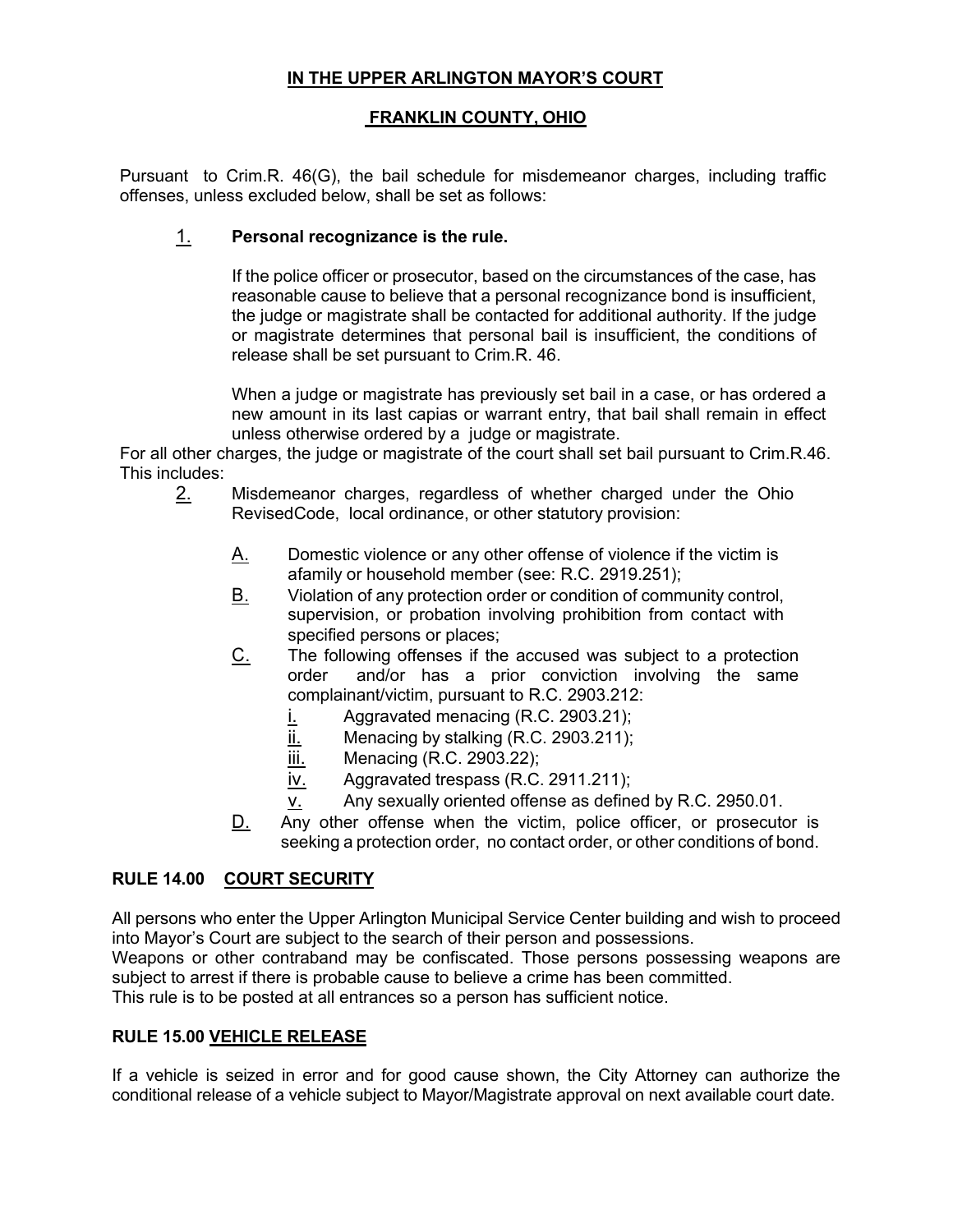#### **RULE 16.00 WARRANT BLOCKS**

In cases for which a warrant was issued prior to January 1, 2004, the Clerk is to notify the defendant by mail at the last known address that: 1) a warrant to arrest is currently active, 2) a registration block will be issued to the Bureau of Motor Vehicles after fourteen (14) days, and 3) the total amount owed to the Court and the total amount owed after placement of the registration block which is to include any additional court fees and an additional fifteen dollar (\$15.00) processing fee which is mandated by the State of Ohio.

#### **RULE 16.01 ALTERNATIVE METHODS FOR COLLECTING COURT COSTS; NOTICE OF BALANCE DUE; REGISTRATION BLOCKS/LICENSE FORFEITURES FOR FAILURE TO APPEAR OR TO PAY FINE AND COSTS**

(A) Notwithstanding any other provision of the Ohio Revised Code, if at the time of sentencing or at any time after sentencing the court finds that a person who is found guilty of an offense is unable to pay costs, the court may order the offender to perform community service in lieu of fines/costs.

(B) Notwithstanding any other provision of the Ohio Revised Code, if at the time of sentencing or at any time after sentencing the court finds that a person who is found guilty of an offense will not be able to pay costs in full when they are due, the court may order the offender to pay the costs in installments according to a schedule set by the court.

(C) If a person is charged with an offense and either fails to appear in court at the required time and place to answer the charge or pleads guilty to or is found guilty of the offense and fails within the time allowed by the court to pay any fine or costs imposed by the court.

The court may enter information relative to the person's failure to pay any outstanding amount of the fine or costs on a form prescribed or approved by the registrar of motor vehicles pursuant to division (D) of this section and send the form to the registrar. Upon receipt of the form, the registrar shall take any measures necessary to ensure that neither the registrar nor any deputy registrar accepts any application for the registration or transfer of registration of any motor vehicle owned or leased by the person. However, for a motor vehicle leased by the person, the registrar shall not implement this requirement until the registrar adopts procedures for that implementation under section 4503.39 of the Ohio Revised Code.

The period of denial relating to the issuance or transfer of a certificate of registration for a motor vehicle imposed under this section remains in effect until the person pays any fine or costs imposed by the court relative to the offense. When the fine or costs have been paid in full, the court shall inform the registrar of the payment by entering information relative to the payment on a notice of payment form prescribed or approved by the registrar pursuant to division (D) of this section and sending the form to the registrar.

(D) The registrar shall prescribe and make available to the court forms to be used for a notice to the registrar of failure to pay fines or costs and a notice to the registrar of payment of fines or costs under division (C) of this section. The registrar may approve the use of other forms for these purposes.

The registrar may require that any of the forms prescribed or approved pursuant to this section be transmitted to the registrar electronically. If the registrar requires electronic transmission, the registrar shall not be required to give effect to any form that is not transmitted electronically.

## **RULE 17.00 MEDIA PROTOCOL**

Requests for permission to broadcast, record, photograph, or televise in the courtroom shall be in writing to the Upper Arlington Clerk of Court as far in advance as reasonably practical, but in no event later than one (1) hour prior to the courtroom session to be broadcast or photographed unless otherwise permitted by the Mayor or Magistrate. Request forms may be obtained from the Clerk of Court.

The Clerk shall immediately inform the Mayor or Magistrate of the request, who, in turn, will instruct the Clerk to notify the parties. The Mayor or Magistrate may grant the request in writing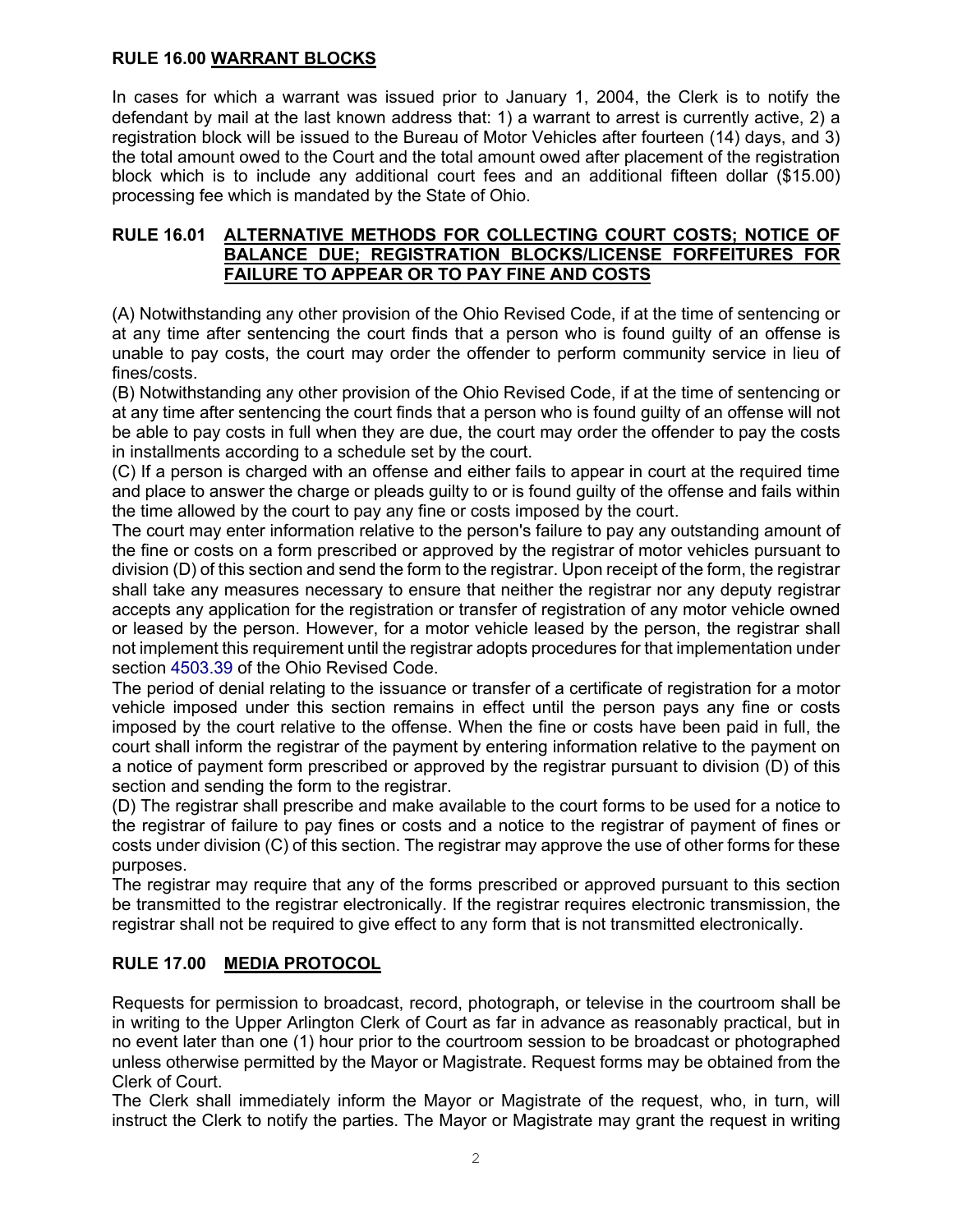consistent with Canon 3(A)(C), Code of Judicial Conduct, Superintendence Rule 11, and this local rule. Written permission shall be made a part of the record of the proceeding. *Pooling*

Arrangements shall be made between or among media for "pooling" equipment and personnel authorized by this rule to cover the court sessions.

#### *Equipment and Personnel*

- 1. Not more than one portable camera (television, videotape, or movie) operated by not more than one in-court cameraperson, shall be permitted without permission of the Mayor or Magistrate.
- 2. Not more than one still photographer, utilizing not more than two still cameras of professional quality with not more than two lenses for each camera, shall be permitted without permission of the Mayor or Magistrate.
- 3. Not more than one audio system for radio broadcast purposes shall be permitted without permission of the Mayor or Magistrate.
- 4. If audio arrangements cannot be reasonably made in advance, the Mayor or Magistrate may permit one audio portable tape recorder at the bench, which will be activated prior to commencement of the courtroom session.
- 5. Visible audio portable recorders may not be used by the news media without prior permission of the Mayor or Magistrate.

#### *Light and Sound Criteria*

- 1. Only professional quality telephonic, photographic and audio equipment, which does not produce distracting sound or light, shall be employed to cover courtroom sessions. No motor driven still cameras shall be permitted.
- 2. No artificial lighting device other than that normally used in the courtroom shall be employed, provided that if the normal lighting in the courtroom can be improved without becoming obtrusive, the Mayor or Magistrate may permit modification.
- 3. Audio pickup by microphone for all media purposes shall be accomplished from existing audio systems present in the courtroom. Microphones shall be located only at the Mayor or Magistrate's bench, defendant table, prosecution table, and witness stand. Microphones shall be visible, secured, but unobtrusive. If no technically suitable audio system exists in the courtroom, microphones and related wiring essential for all media purposes shall be unobtrusive and located in places designated in advance of any session by this rule or the Mayor or Magistrate.

#### *Location of Equipment and Personnel*

- 1. One television camera shall be positioned on a tripod at a position designated by the Mayor or Magistrate and remain fixed in that position. This designated area shall provide reasonable access to coverage. Videotape recording equipment or other technical equipment which is not a component part of an in-court television or broadcasting unit shall be located in a room adjacent to or outside of the courtroom.
- 2. The television, broadcast and still camera operators shall position themselves in a location in the courtroom either standing or sitting and shall assume a fixed position within that area. Having established themselves on a shooting position, they shall act so as not to call attention to themselves through further movement. Sudden moves, pans, tilts or zooms by television or still camera operators are prohibited. Operators shall not be permitted to move about in order to obtain photographs or broadcasts of courtroom sessions, except to leave or enter the courtroom.
- 3. Television cameras, microphones and taping equipment shall not be placed in, moved during, or removed from the courtroom except prior to commencement or after adjournment of the session or during a recess.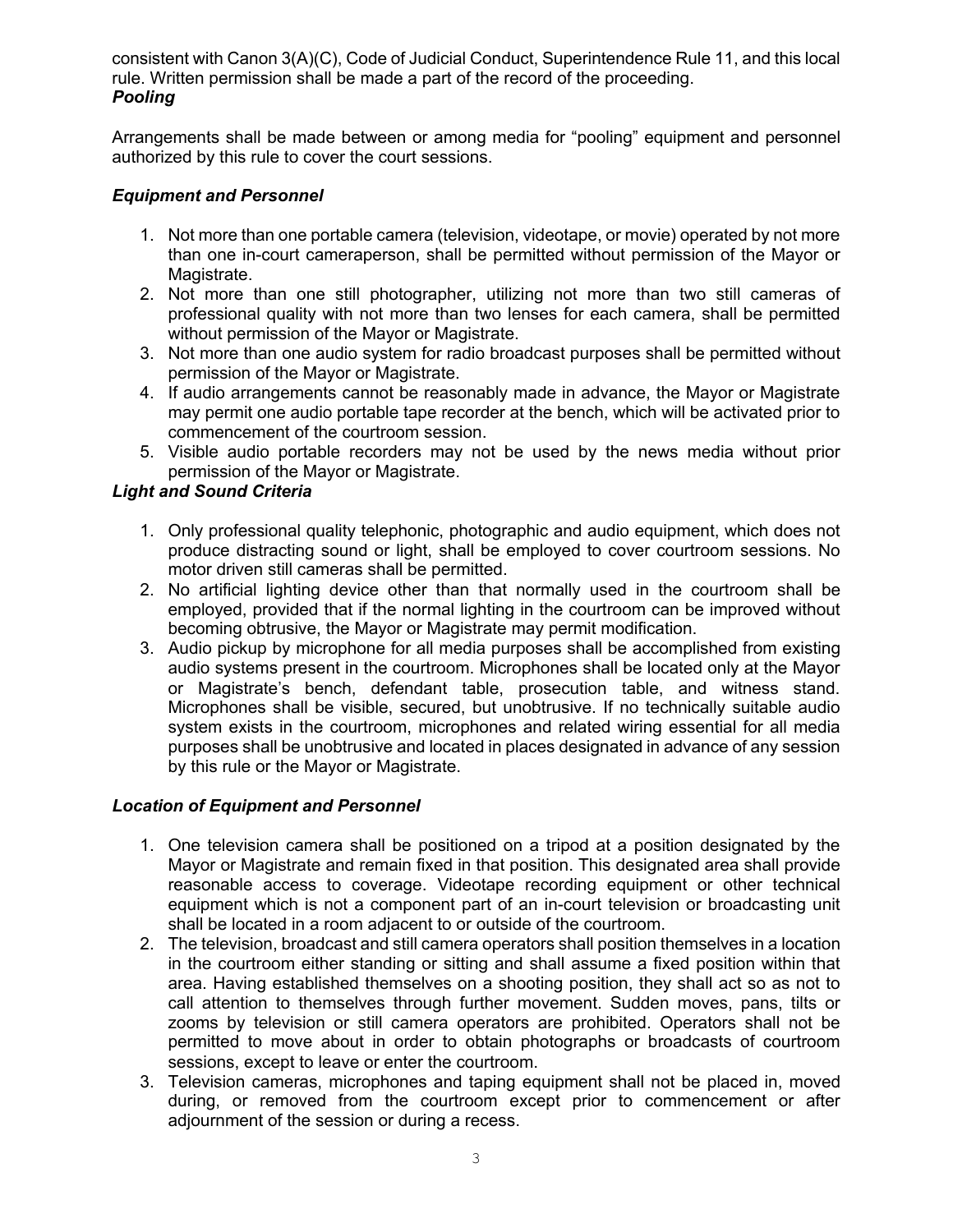#### *Miscellaneous*

- 1. All media personnel shall maintain proper courtroom decorum.
- 2. All media representatives shall be properly attired, in a manner that reflects positively upon the journalistic profession.

#### **RULE 18.00 APPEAL; TRIAL DE NOVO**

For purposes of appeal under 1905.25 of the Ohio Revised Code, a defendant will have ten (10) days from the date of judgment to file a written notice of appeal. Only the final disposition of a case is subject to appeal. Any subsequent action(s) that may occur; i.e. probation hearing, expungement hearing, are not subject to appeal.

## **RULE 19.00 PROBATION / COMMUNITY CONTROL**

The probation/community control officer for the Upper Arlington Mayor's Court shall be responsible for supervising all types of cases referred by the mayor or magistrate of the court, and for enforcing the court-ordered conditions imposed upon the probationers.

The mayor or magistrate may place a defendant on probation/community control subject to the conditions imposed by the court. The probation/community control may be reporting, nonreporting, or provided no conviction (PNC) status. The probation/community control officer will create a separate probation file in which all related paperwork shall be stored for the purpose of following up after sentencing/community control. These probation records are not to be considered public record and are subject to Federal Confidentiality Rules (42 CFR Part 2). The probation/community control officer will review the probationer's record as required by the sentence imposed to ascertain compliance and report to the court any violations. Defendants charged with violating such terms and conditions of probation/community control shall be entitled to a hearing before the court to determine whether such probation/community control has been violated. The probation/community control officer is hereby authorized to request a summons or warrant for the defendant's appearance regarding any violation of probation/community control.

Probation case file records shall be stored for a period of not less that ten (10) years after the case has been determined closed by either compliance or imposed sentencing.

## **RULE 20.00 CASE MANAGEMENT**

The City of Upper Arlington follows the Supreme Court of Ohio's Rules of Superintendence in the area of case management. The Mayor's Court will strive to complete its cases within the time limits prescribed by the Supreme Court reporting rules for Municipal Courts. The current time limit prescribed for criminal, traffic, and OVI (Operating a Vehicle Under the Influence) cases is six (6) months.

#### **RULE 21.00 SEALING OF RECORDS**

Applications to seal records pursuant to Ohio Revised Code 2953.32 and 2953.53 must be filed with the Clerk of Court's office during normal business hours. All applications to seal records shall be governed by the requirements and procedures established in Ohio Revised Code 2953.31 – 2953.61. The Upper Arlington Mayor's Court can only determine applications related to charges which were finally disposed in Mayor's Court.

There is a non-refundable application fee of \$50.00 to cover the costs for convictions and bond forfeitures, unless the defendant is determined to be indigent. The applicant may request the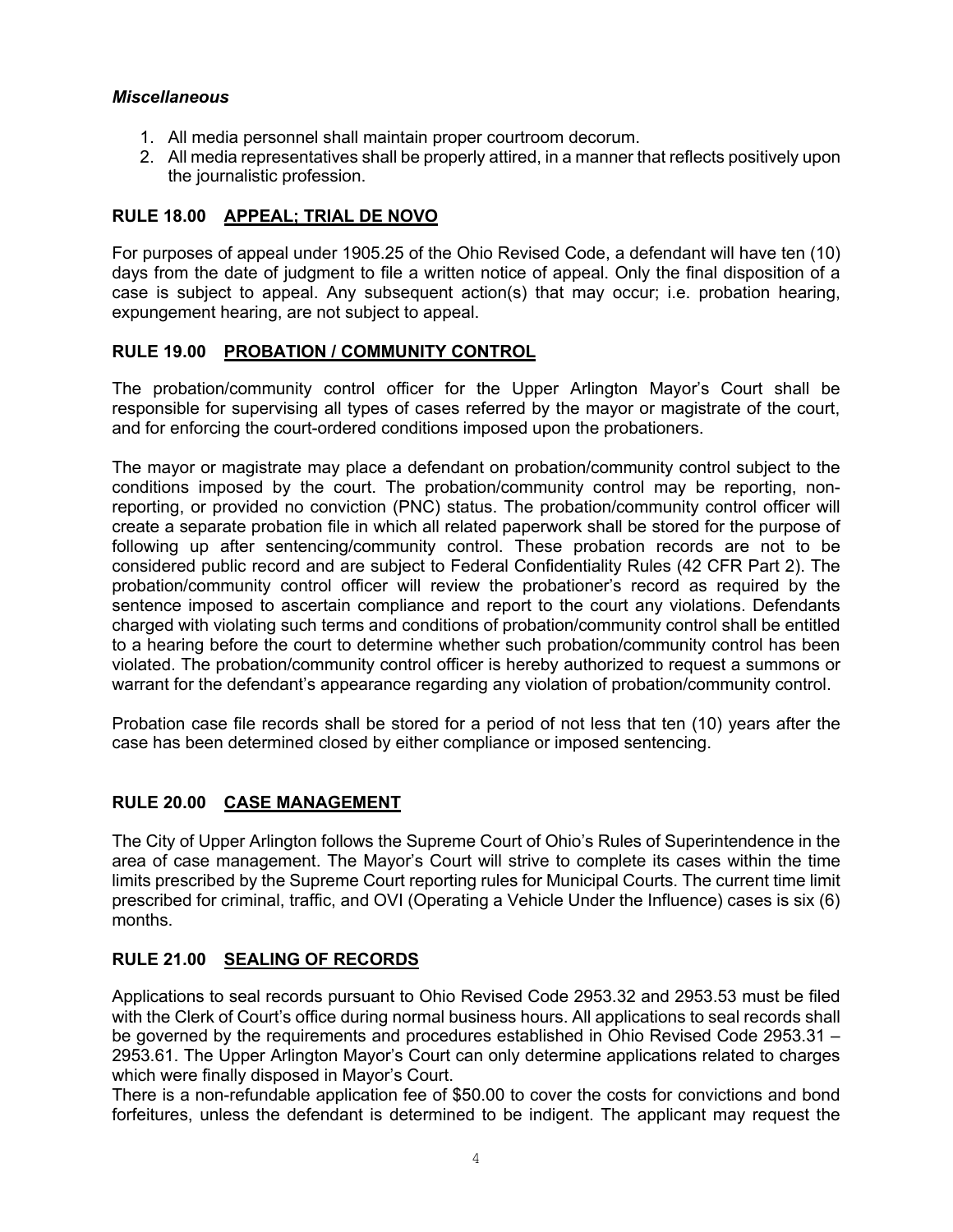sealing of multiple records in a single application and pay a single application fee of \$50.00. Cases that were dismissed do not require a \$50.00 fee.

Upon filing of an application, the Court will process the application as described in Ohio Revised Code 2953.31 – 2953.61. The Clerk of Court will notify the applicant of the hearing date for the application. The Clerk of Court cannot provide advice to applicants regarding their eligibility for sealing records.

The sealing of a motor vehicle offense has no impact on points or suspensions associated with that motor vehicle offense (O.R.C. 2953.32(D)(13) and (I)).

Sealed files carry the same retention schedule as related criminal cases.

## **RULE 22.00 COLLECTION OF DELINQUENT ACCOUNTS**

Pursuant to H.B. 464, the court may submit designated traffic and criminal cases to an independent collection agency for collection of delinquent accounts.

The Court will receive 100% of all fines and costs due. The collection agency's compensation will be derived from additional costs assessed to and paid by the defendant resulting from the delinquency of the payment.

## **RULE 23.00 RETURN CHECK POLICY**

If a check is returned due to insufficient funds in the account, the check was written on a closed accounts, or stop payment was subsequently issued on the check, the clerk will send a letter via certified mail stating the check writer will have 10 days from receipt of the notification to make restitution for the dishonored check or criminal charges will be filed by the court. If after the 10 days have passed, no acceptable arrangement for payment and/or no monies have been received, the Clerk of Court will contact the Upper Arlington Police Department to complete a passing bad check report

## **RULE 24.00 IN COURT NOTICE FORMS**

Scheduling Entry – This form shall be used for the following:

- Request for Continuance.
- Waive reading of the complaint and acknowledge receipt of a copy thereof.
- Not guilty plea.
- Demand for trial/pretrial.
- Notice of court date.

## **RULE 25.00 TRAFFIC COMPLAINT AND SUMMONS; FORM; USE**

#### **(A) Traffic complaint and summons.**

In traffic cases, the complaint and summons shall be the "Ohio Uniform Traffic Ticket."

#### **(B) Traffic complaint and summons form.**

The Ohio Uniform Traffic Ticket shall consist of four sheets, padded together and bound at the top or bottom edge. Each sheet shall be four and one-fourth inches in width and nine and onehalf inches in length from a perforation below the binding to the bottom edge. The first sheet shall be white and the second sheet shall be canary yellow. Where an additional copy is needed by an agency, it may be added. The first and second sheets shall be at least fifteen pound paper. The first sheet shall be the court record.

The second sheet shall be the abstract of court record for the Bureau of Motor Vehicles as required by Section 4507.021 [4507.02.1] of the Revised Code. The second sheet may be omitted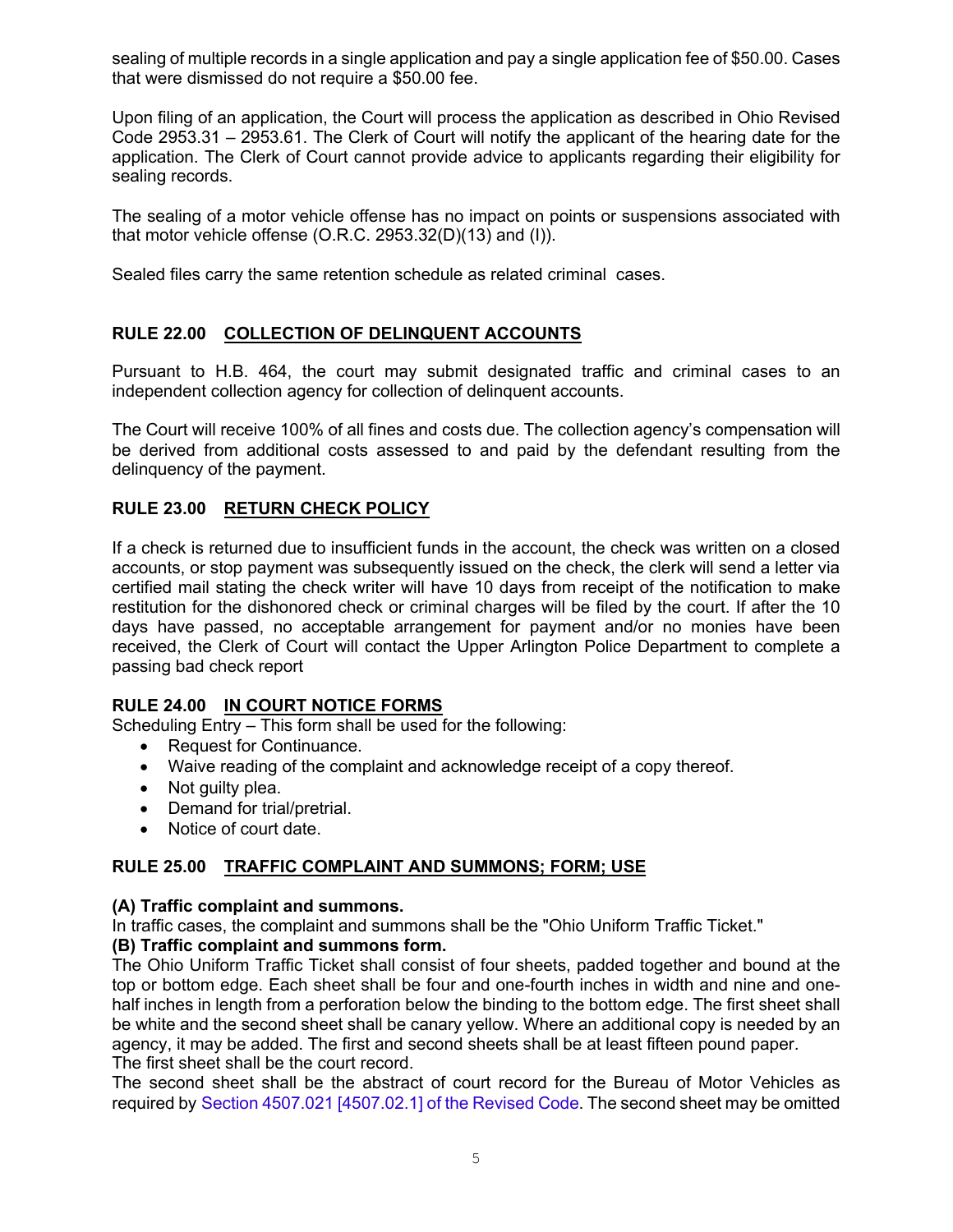from the Ticket if the court reports violations to the Bureau by electronic or other means acceptable to the Bureau.

The third sheet shall be the defendant's copy.

The fourth sheet shall be the enforcement agency record.

A wrap-around may be added to the first sheet. The issuing authority may use the front and back of the wrap-around for any data or information it may require.

Each ticket sheet shall be perforated tab bound at the edge or end with carbon paper interleaved so that all carbon paper is securely bound to the tab and removable with it, or shall be on treated paper so that marking from the top sheet is transferred legibly to successive sheets in the group. **(C) Use of ticket.**

The Ohio Uniform Traffic Ticket shall be used in all moving traffic cases and equipment violations. Any ticket properly issued by a law enforcement officer shall be accepted for filing and disposition in the court having jurisdiction over the offense alleged. An officer may include more than one alleged violation on a single ticket provided the alleged violations are numbered sequentially on the face of the ticket. An officer who completes a ticket at the scene of an alleged offense shall not be required to rewrite or type a new complaint as a condition of filing the ticket, unless the original complaint is illegible or does not state an offense. If a new complaint is executed, a copy shall be served upon defendant as soon as possible.

#### **(D) Issuance of tickets to enforcement agency.**

The Clerk of Court shall be designated as the issuing authority for tickets and prescribe the conditions of issuance and accountability.

#### **(E) Duty of law enforcement officer.**

**(1)** A law enforcement officer who issues a ticket shall complete and sign the ticket, serve a copy of the completed ticket on the defendant, and, without unnecessary delay, file the court record with the court. If the issuing officer personally serves a copy of the completed ticket on the defendant, the issuing officer shall note the date of personal service on the ticket in the space provided. If the issuing officer is unable to serve a copy of the completed ticket on the defendant, the completed ticket may be served by another law enforcement officer of the law enforcement agency issuing the ticket or filed with the clerk of the court for issuance of a warrant or summons. Tickets that solely allege one or more minor misdemeanor violations must initially be issued by summons.

**(2)** The officer may notify defendant that if defendant does not appear at the time and place stated in the citation or comply with division (C) of section 2935.26 of the Revised Code, defendant's license will be cancelled and a warrant for their arrest may be issued.

#### **(F) Use of electronically produced tickets.**

**(1)** A law enforcement officer, pursuant to the Supreme Court Rules of Superintendence for the Courts of Ohio, may provide for the use of a ticket that is produced by computer or other electronic means. A ticket produced by computer or other electronic means shall not require the signature of the defendant. A ticket produced by computer or other electronic means shall conform in all substantive respects to the "Ohio Uniform Traffic Ticket." The provisions of division (B) of this rule relative to the color and weight of paper, size, and method of binding shall not be applicable to a ticket that is produced by computer or other electronic means. The ticket paper shall be of sufficient quality to allow the court record copy to remain unchanged for the period of the retention schedule for the various traffic offenses as prescribed by Rule 26.05 of the Rules of Superintendence for the Courts of Ohio. The court record of the ticket shall be filed with the court or may be filed electronically as authorized by local rule and division (F)(2) of this rule.

**(2)** A law enforcement officer may also provide for the filing of the ticket by electronic means. If a ticket is issued at the scene of an alleged offense, this rule shall require that the issuing officer serve the defendant with the defendant's paper copy of the ticket as required by division (E) of this rule. A law enforcement officer who files a ticket pursuant to divisions  $(F)(1)$  or  $(F)(2)$  of this rule, and electronically affixes the officer's signature thereto, shall be considered to have certified the ticket and shall have the same rights, responsibilities, and liabilities as with all other tickets issued pursuant to these rules.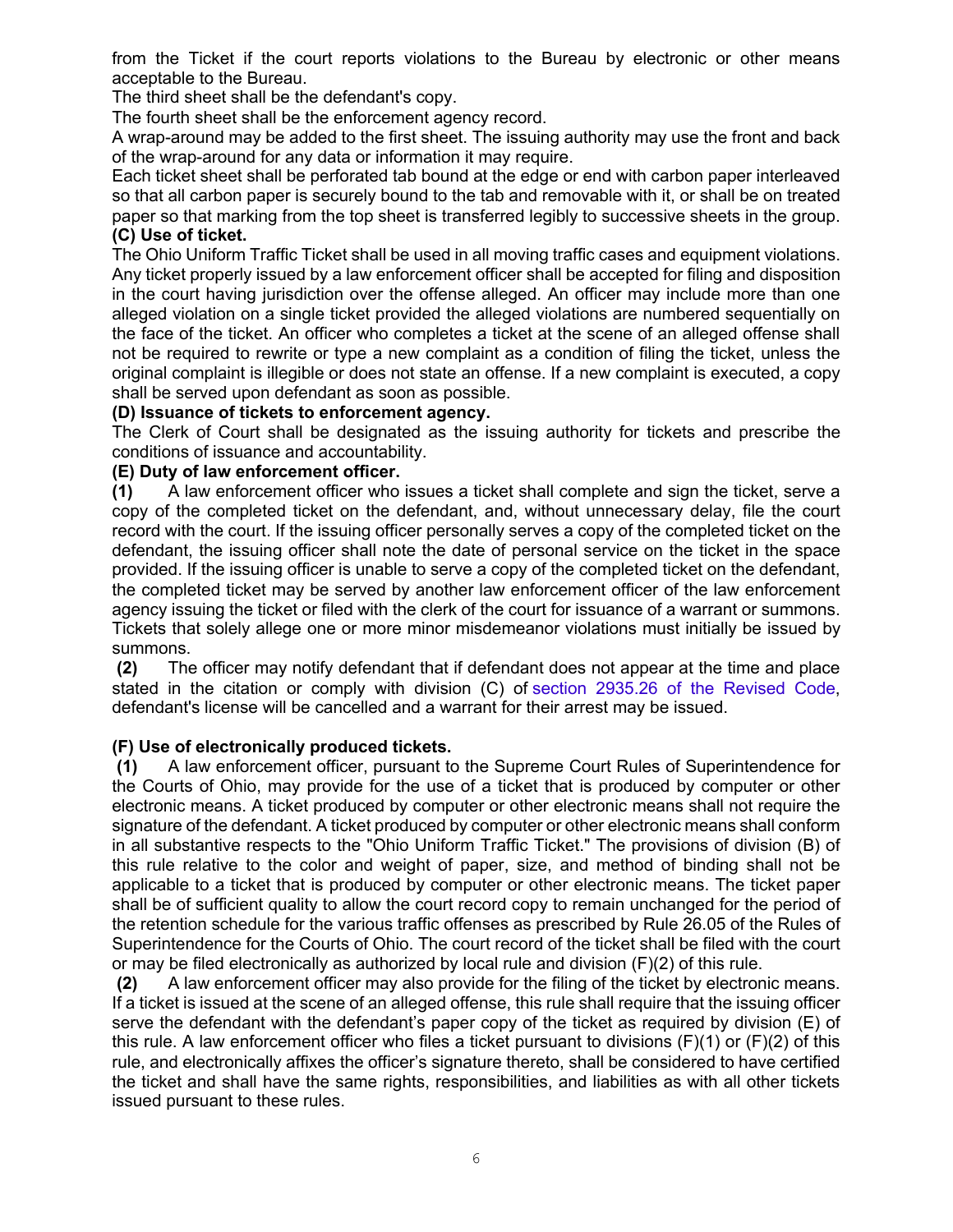# **Exhibit A Fees Charged in Upper Arlington Mayor's Court**

**(**Effective March 13, 2019**)**

| <b>UA MAYOR'S COURT COSTS</b><br>STATE OF OHIO COSTS-TRAFFIC CASES<br><b>CRIMINAL CASES</b> | \$25.00<br>\$39.00<br>\$29.00 |  |
|---------------------------------------------------------------------------------------------|-------------------------------|--|
| <b>COMPUTER FUNDS</b><br><b>MAYOR'S COURT SPECIAL PROJECT FUND</b>                          | \$6.00<br>\$10.00             |  |
| <b>CONTINUANCES</b>                                                                         | \$5.00                        |  |
| <b>TRIALS</b>                                                                               | \$10.00                       |  |
| PRE-TRIAL/MISC, HEARING                                                                     | \$5.00                        |  |
| <b>FAIL TO APPEAR NOTICE/LATE FEE</b>                                                       | \$20.00                       |  |
| SUBPOENA'S/PRECIPE'S                                                                        | \$10.00                       |  |
| <b>WITNESS FEES AND MILEAGE</b>                                                             | \$6.00 + mileage              |  |
| <b>SUMMONS</b>                                                                              | \$15.00                       |  |
| ORDER IN OR BFOI                                                                            | \$40.00                       |  |
| <b>BAD CHECK OR RETURN PAYMENT CHARGE</b>                                                   | \$30.00                       |  |
| <b>REQUEST TO DROP CHARGES</b>                                                              | \$30.00                       |  |
| <b>CRIMINAL DIVERSION PROGRAM</b>                                                           | \$100.00                      |  |
| ENFORCEMENT DATE OF FINE (\$15.00 for any additional enforcement)                           | \$15.00                       |  |
| TIME PAYMENT PROGRAM                                                                        | \$20.00                       |  |
| <b>DUI EDUCATION FUND</b>                                                                   | \$25.00                       |  |
| <b>JURY DEMAND'S FILED</b>                                                                  | \$15.00                       |  |
| <b>APPEALS FILED</b>                                                                        | \$15.00                       |  |
| REQUEST CHANGE IN LIMITED DRIVING PRIVILEGES                                                | \$10.00                       |  |
| <b>PROBATION FEE</b>                                                                        | \$60.00                       |  |
| PROVIDED NO CONVICTIONS FEE                                                                 | \$30.00                       |  |
| <b>TRAFFIC DIVERSION FEE</b>                                                                | \$225.00                      |  |
| <b>INTERPRETING SERVICES</b>                                                                | No cost                       |  |
| <b>BOND SURCHARGE</b>                                                                       | \$25.00                       |  |
| IMMOBILIZING / DISABLING DEVICE REQUIRED                                                    | \$5.00                        |  |
| O.V.I. Offender Fee / Special Project Fee                                                   | \$5.00                        |  |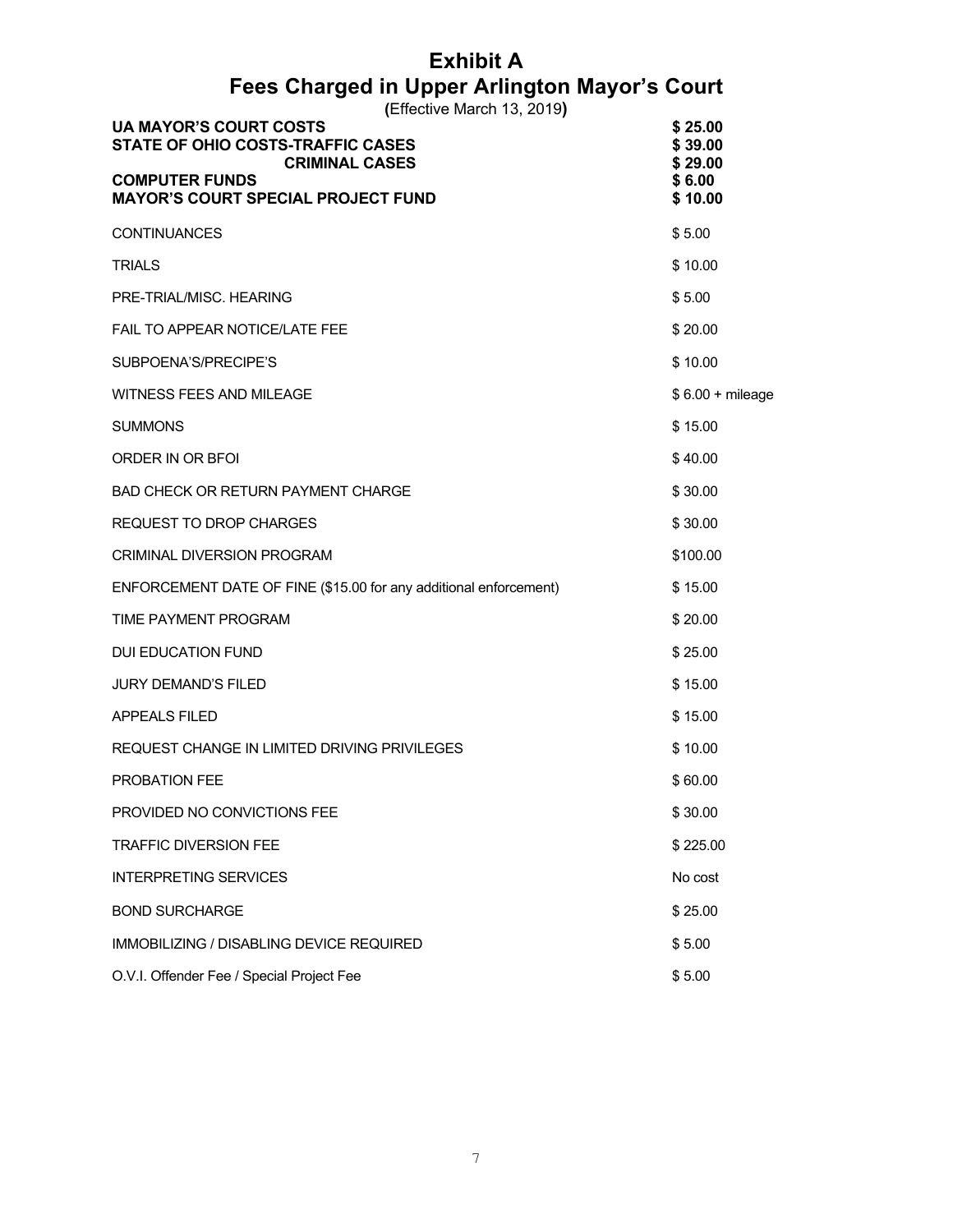## **EXHIBIT C - Abbreviations Commonly Used**

| $\overline{\text{CR}}$<br><u>TR<br/>TIC<br/>AC<br/>TC<br/>TI</u> | Refers to criminal case - used in case notations.<br>Refers to traffic case - used in case notations. |
|------------------------------------------------------------------|-------------------------------------------------------------------------------------------------------|
|                                                                  | Trial to Court.                                                                                       |
|                                                                  | Initial Appearance                                                                                    |
|                                                                  | <b>Arraignment Continuance</b>                                                                        |
|                                                                  | <b>Trial Continuance</b>                                                                              |
|                                                                  | Pre-Trial                                                                                             |
|                                                                  | Trial                                                                                                 |
| ML                                                               | Miscellaneous Hearing.                                                                                |
| <b>MOTH</b>                                                      | <b>Motion Hearing</b>                                                                                 |
| <b>SENT</b>                                                      | Sentencing                                                                                            |
| FD                                                               | Final Disposition.                                                                                    |
| <u>PRH</u>                                                       | Probation Revocation Hearing.                                                                         |
| FH                                                               | <b>Financial Hearing</b>                                                                              |
| <b>EXPH</b>                                                      | <b>Expungement Hearing</b>                                                                            |
| <b>EXP</b>                                                       | Expunged                                                                                              |
| $rac{PSI}{G}$                                                    | Presentence Investigation.                                                                            |
|                                                                  | Guilty.                                                                                               |
| N/G                                                              | Not Guilty Plea.                                                                                      |
| N/C                                                              | No Contest Plea.                                                                                      |
| C/P                                                              | Conditions of Probation.                                                                              |
|                                                                  | Prosecutor/Plaintiff.                                                                                 |
|                                                                  | Defendant.                                                                                            |
| <u>ol</u>                                                        | Order In (Supplemental Summons).                                                                      |
| BW                                                               | <b>Bench Warrant</b>                                                                                  |
| <b>BWS</b>                                                       | <b>Bench Warrant Served</b>                                                                           |
| <b>BWR</b>                                                       | <b>Bench Warrant Recalled</b>                                                                         |
| <u>ENF</u>                                                       | Enforcement.                                                                                          |
| $\underline{\mathsf{BE}}$                                        | Bond Forfeiture.                                                                                      |
| $\underline{\mathsf{W}}$                                         | Waiver.                                                                                               |
| $\overline{\text{MR}}$                                           | Non-Reporting.                                                                                        |
| <u>OL</u>                                                        | Operator's License.                                                                                   |
| <b>FRA</b>                                                       | <b>Financial Responsibility Act.</b>                                                                  |
| <b>BMV</b>                                                       | Bureau of Motor Vehicles.                                                                             |
| ATP                                                              | Alcohol Treatment Program.                                                                            |
| <b>PNC</b>                                                       | Providing No Convictions.                                                                             |
| <u>PO</u>                                                        | Probation Officer.                                                                                    |
| <u>NSF</u>                                                       | <b>Non-Sufficient Funds</b>                                                                           |
| <u>OTT</u>                                                       | <b>On-Time Termination from Probation</b>                                                             |
| EI                                                               | <b>Early Termination from Probation</b>                                                               |
| $\overline{\mathsf{PR}}$                                         | <b>Probation Revoked</b>                                                                              |
| <u>APP</u>                                                       | <b>Appeal Filed</b>                                                                                   |
| <u>JD</u>                                                        | <b>Jury Demand Filed</b>                                                                              |
| <b>TRAN</b>                                                      | <b>Transfer</b>                                                                                       |
| <b>DFP</b>                                                       | <b>Dismissed For Plea</b>                                                                             |
| <b>DIS</b>                                                       | <b>Dismissed</b>                                                                                      |
| <b>DWP</b>                                                       | <b>Dismissed Without Prejudice</b>                                                                    |
| <b>FCD</b>                                                       | Fine & Court Costs Due                                                                                |